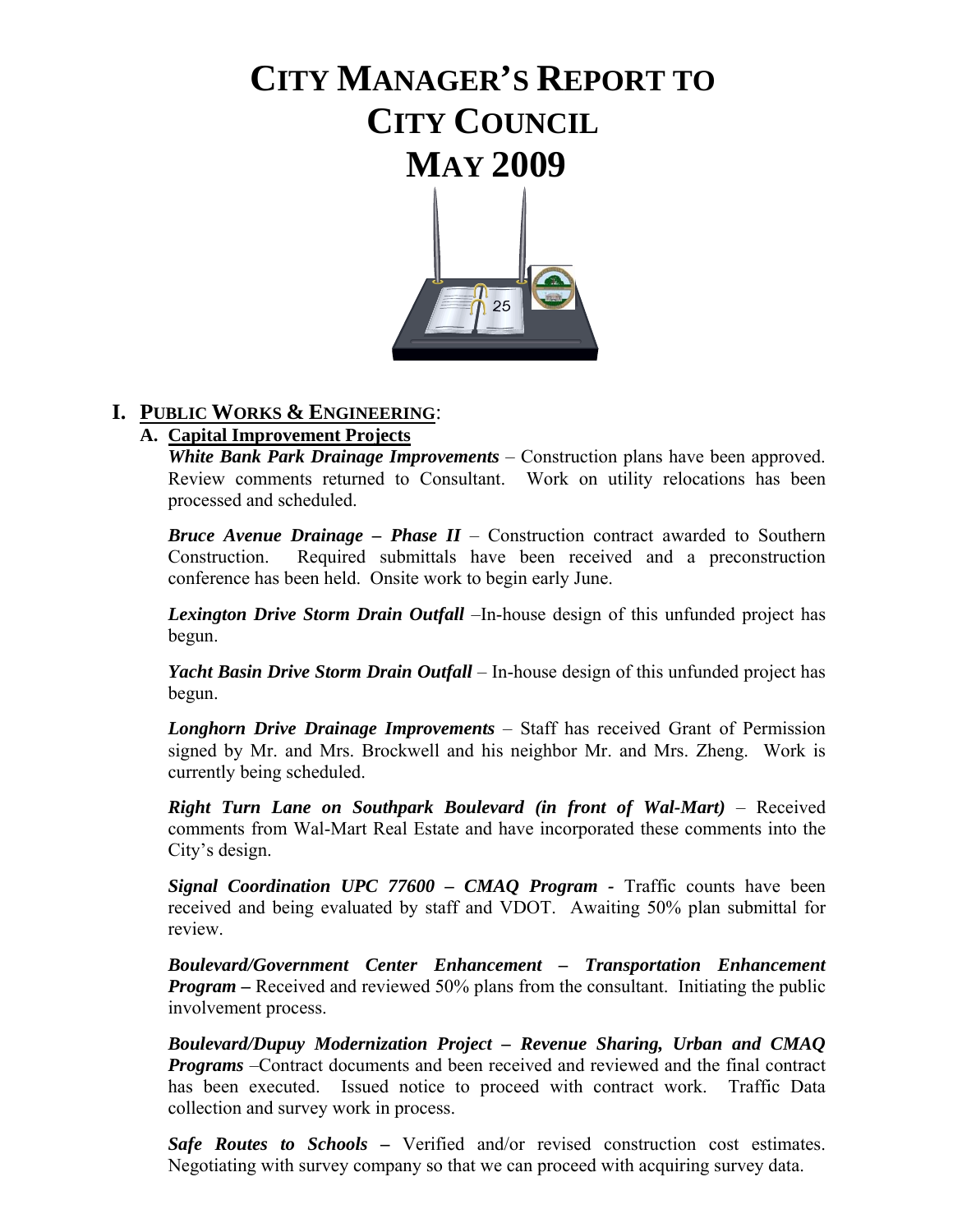### **B. Economic Development Projects** (under construction)

*Wilton Property* – Contractor is stockpiling earth to be used for construction of a 30' +/- embankment for a development. Gate and No Trespassing signs have been installed. Erosion and Sediment control measures are being maintained. Awaiting resubmission of construction plans to bring site in compliance with the approved erosion and sediment control plan.

*Walgreen***s** -A revised plan is being prepared by their engineer to address runoff concerns on the adjacent Laundromat and rear yards along Bruce Ave. Asphalt concrete base and intermediate courses have been placed on the Boulevard and Bruce Ave. Landscape work and miscellaneous site work continuing. Erosion and Sediment control measures are being maintained.

**Ariya Family Chiropractic Center** - Contractor working on the building. Contractor repaired a small water leak and did miscellaneous grading around the site. Erosion and Sediment control measures are being maintained.

*School Maintenance Building* - Work is nearing completion. Contractor is dressing the site and putting down seed and mulch. Erosion and Sediment control measures are being maintained.

*Denny's* - Contractor grading the lot. Project temporarily shut down. Erosion and Sediment control measures are being maintained.

*Community Building Addition* - Six inch fire line and vault installed. New water service installed. Contractor began miscellaneous site concrete work. Erosion and Sediment control measures are being maintained.

*Sam's Club Expansion* - Contractor installing storm sewer and completing sanitary sewer work. Erosion and Sediment control measures are being maintained.

*Colonial Heights Surgery Center* **930 South Ave. Suite 2** - Portion of former American Family Fitness building on South Ave. being converted to a surgical suite. Interior building work is proceeding. Preconstruction meeting has been held and site work will begin shortly.

*Gill's Point Section 9 -* Contractor installing storm sewer and bringing in fill dirt for backfill. Road grading has begun. Erosion and Sediment control measures are being maintained.

 *Value Place Hotel* - Plans are now approved and work has begun.

*Colonial Heights Health Care Center* -- The plans are now approved and work has begun.

**C. Economic Development Projects** (under review)

*Wachovia Bank, N.A. Branch Expansion - Plans are complete and will be approved*  upon receipt of required bonds, etc. and settlement of an issue concerning a neighbors tree.

 *Roslyn Farm Corporate Office - (located beside the Virginia Credit Union) -*Updated plans have been reviewed and comments forwarded. Plans are nearing completion.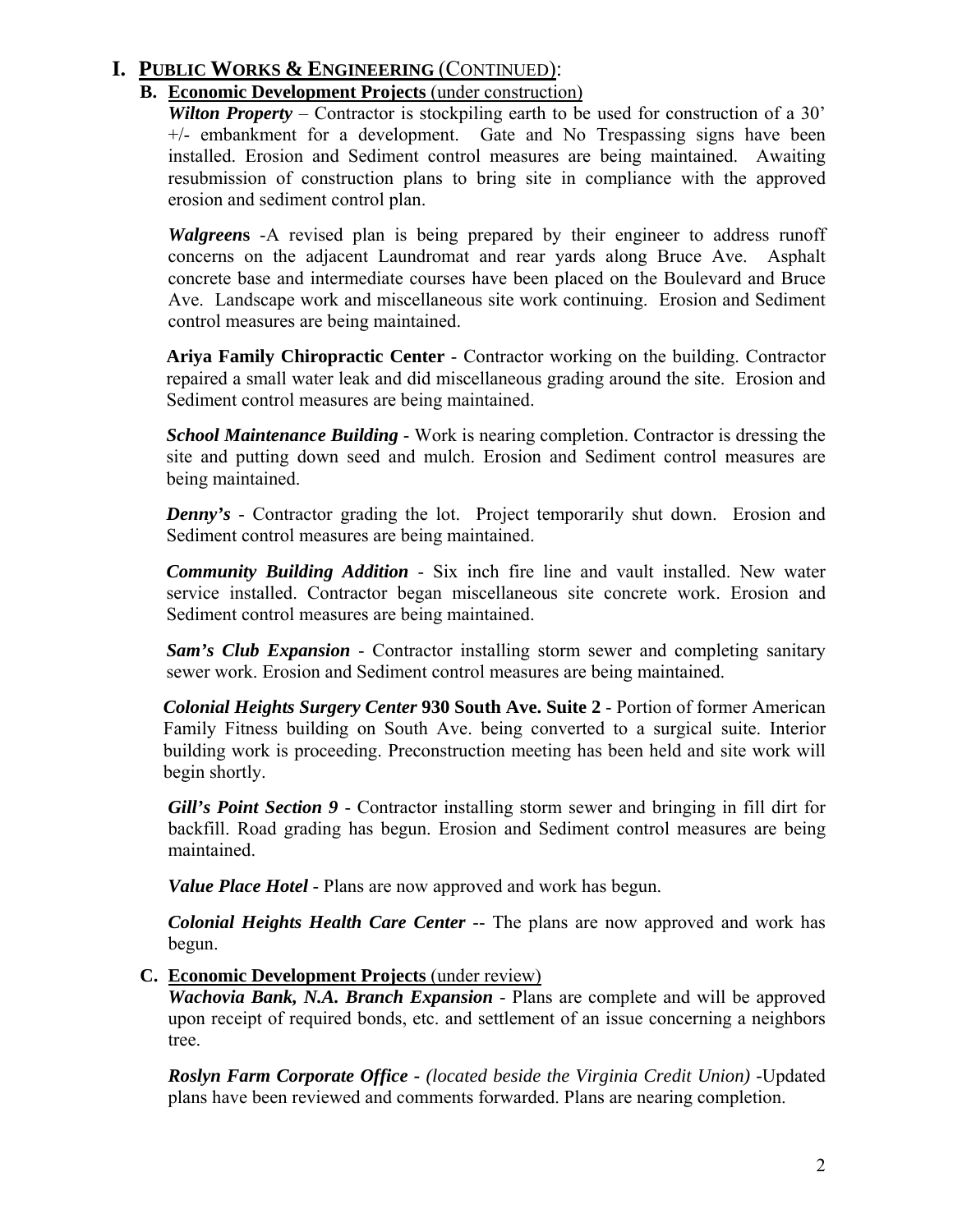### **C. Economic Development Projects** (under review)(continued)

**Townplace Suites -** This is a proposed six story, 127 room hotel that will be located immediately beside Comfort Suites. Plans have been reviewed and we are awaiting updated plans.

 **North Riverview Commercial Center** -- Development plans have been received and reviewed. We are now awaiting updated plans.

 **Southlake III --** This project consists of constructing two office buildings at the former "Haydt Maintenance Shop" on E. Roslyn Rd. The plan has been received and reviewed. We are now awaiting updated plans.

### *Right-of-way Permits:*

- Issued seven (7) permits
- Inspected and closed 4 permits

### **II. PLANNING & COMMUNITY DEVELOPMENT:**

- 1. Eight (8) fence permits issued.
- 2. Six (6) sign permits issued:
	- $\approx$  Family Auto Sales 3626 Boulevard
	- $\approx$  New Style Flooring 110 Boulevard
	- $\approx$  The Flaming Pit 2231 Boulevard
	- $\approx$  Sam's Club 735 Southpark Boulevard
	- $\forall$  TR Custom Auto 1914 Boulevard
	- $\approx$  Dante's Pizza 3008 Boulevard
- 3. Boulevard Revitalization:

 $\approx$  Seven (7) applications approved – approval letters sent out

4. Neighborhood Revitalization:

### **a. 08-09 CDBG Home Repair Grant**

- $\approx$  9 electric jobs completed
- $\approx$  10 carpentry jobs completed
- $\hat{z}$  1 carpentry and related plumbing/accessibility job completed
- $\star$  4 heating jobs completed
- $\approx$  3 plumbing jobs completed
- $\star$  1 lead clearance completed
- $\approx$  5 re-roofing jobs completed
- $\star$  1 roofing repair completed

#### **b. Rental Inspection Program:**

| Item                        | <b>Month</b> | <b>YTD</b> |
|-----------------------------|--------------|------------|
|                             |              |            |
| TOTAL UNITS REGESTERED      |              | 482        |
| # of Dwellings registered   |              | 140        |
| # of Multi-family Dwellings |              | 33         |
| # of Apts registered        |              | 309        |
|                             |              |            |
| TOTAL UNITS INSPECTED       |              | 203.9      |
| Dwellings to be inspected   |              | 140        |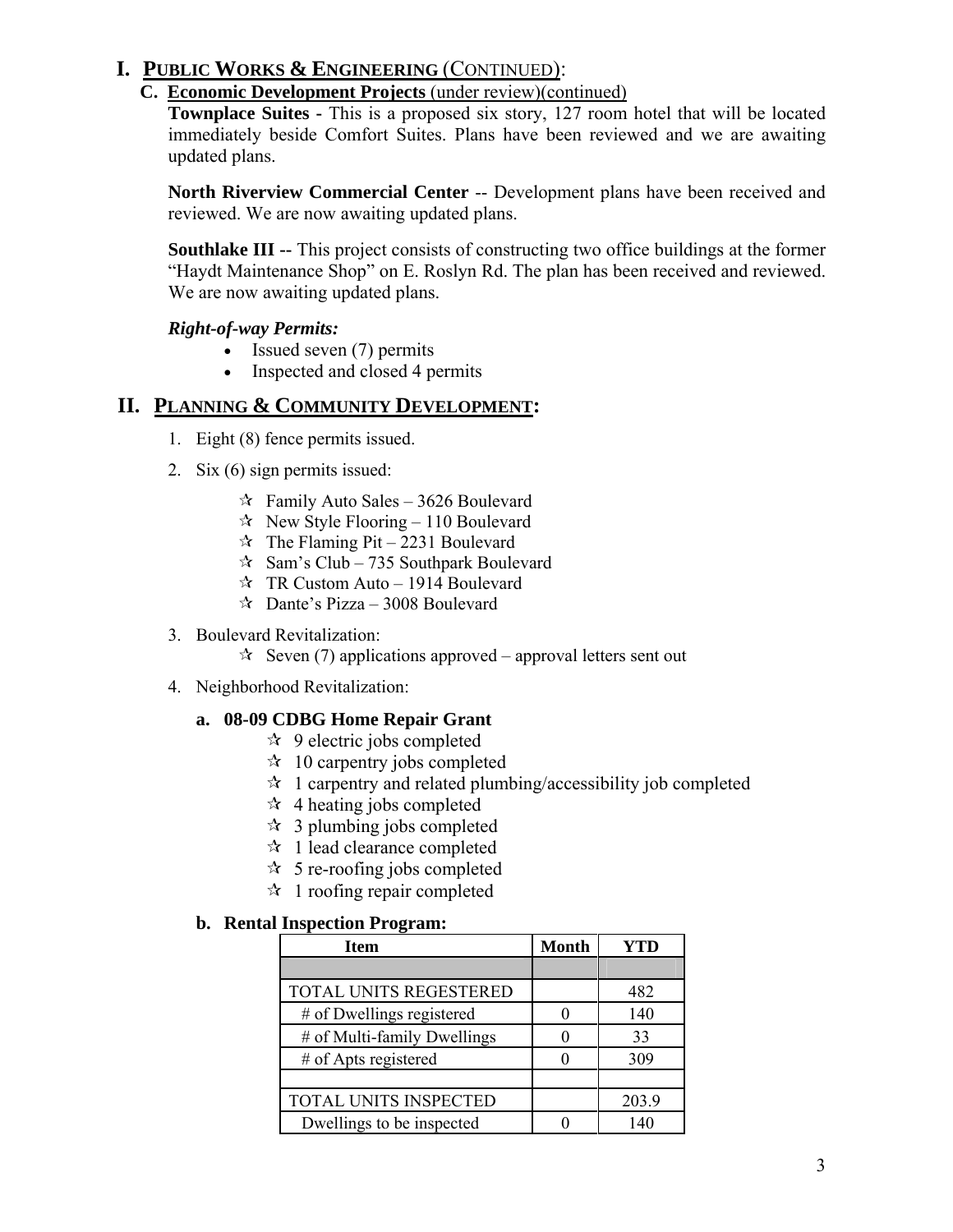| Multi-family dwellings        | $\boldsymbol{0}$          | 33               |
|-------------------------------|---------------------------|------------------|
| Apts to be inspected $(10\%)$ | $\overline{0}$            | 30.9             |
|                               |                           |                  |
| Total # of Properties Sold    | $\boldsymbol{0}$          | $\mathbf{1}$     |
|                               |                           |                  |
| Failure to Register Letters   | $\boldsymbol{0}$          | $\boldsymbol{0}$ |
| <b>Answers Received</b>       | $\overline{0}$            | $\overline{0}$   |
| First Inspections made        | 65                        | 252              |
| Passed                        | $\mathbf{1}$              | 78               |
| Failed                        | 64                        | 174              |
|                               |                           |                  |
| Second Inspection             | $\mathfrak{Z}$            | 20               |
| Passed                        | $\overline{\overline{3}}$ | 20               |
| Failed                        | $\overline{0}$            | $\overline{0}$   |
|                               |                           |                  |
| Third Inspection              | $\boldsymbol{0}$          | $\boldsymbol{0}$ |
| Passed                        | $\overline{0}$            | $\boldsymbol{0}$ |
| Failed                        | $\overline{0}$            | 0                |
|                               |                           |                  |
| <b>Additional Inspections</b> | $\boldsymbol{0}$          | $\boldsymbol{0}$ |
| Passed                        | $\overline{0}$            | $\boldsymbol{0}$ |
| Failed                        | $\boldsymbol{0}$          | $\boldsymbol{0}$ |
|                               |                           |                  |
| Failure to schedule           | $\overline{0}$            | $\mathbf{0}$     |
| by owners                     |                           |                  |
| <b>Total Fees Collected</b>   |                           |                  |
| Reinspection                  | \$0.00                    | \$0.00           |
| Late Registration             | \$0.00                    | \$50.00          |
|                               |                           |                  |
| 4 year Certificates Issued    |                           |                  |
| Dwellings                     | $\overline{4}$            | 86               |
|                               |                           |                  |
| Apartments                    | 1                         | $\overline{2}$   |
| (no of units certified)       | 26                        | 38               |

# **II. PLANNING & COMMUNITY DEVELOPMENT** (CONTINUED)**: b. Rental Inspection Program (continued):**

5. Zoning/ Property Maintenance complaints investigated:

### **a. Property Maintenance**

|                     | Month | YTD |
|---------------------|-------|-----|
| Total inspections   | 10    | 100 |
| Violations          | 10    | 87  |
| Violations resolved | 2     | 65  |
| b. Zoning           |       |     |
|                     | Month | YTD |
| Total inspections   |       | 40  |
| Violations          | 4     | 33  |
| Violations resolved | 0     | 26  |
|                     |       |     |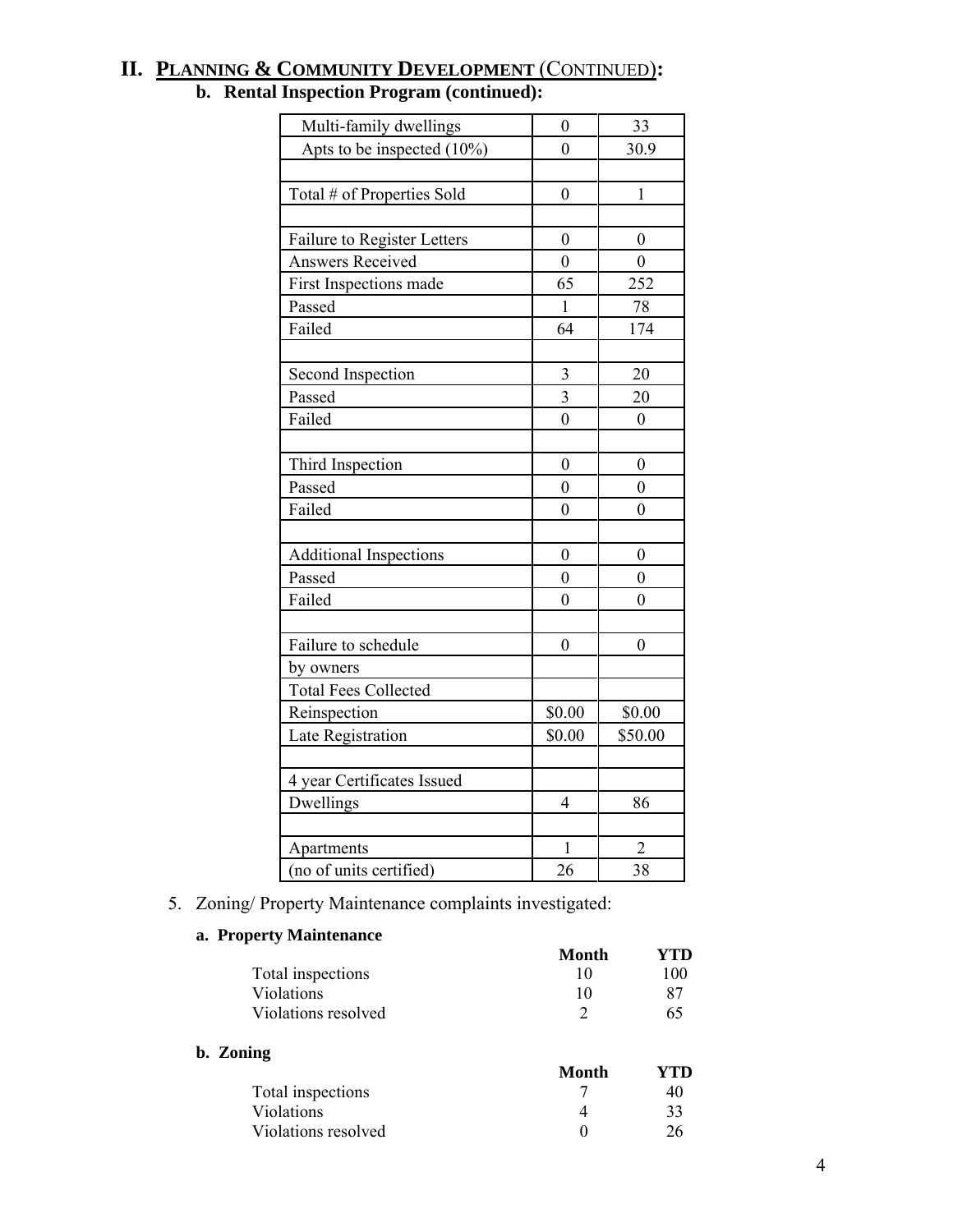### **II. PLANNING & COMMUNITY DEVELOPMENT** (CONTINUED)**:**

|     | c. Building Code                                                              |                  |                  |                  |
|-----|-------------------------------------------------------------------------------|------------------|------------------|------------------|
|     |                                                                               | <b>Month</b>     | YTD              |                  |
|     | Total inspections                                                             | $\theta$         | $\boldsymbol{0}$ |                  |
|     | Violations                                                                    | $\mathbf{0}$     | $\boldsymbol{0}$ |                  |
|     | Violations resolved                                                           | $\theta$         | $\theta$         |                  |
|     | d. House Number Violations                                                    |                  |                  |                  |
|     |                                                                               | <b>Month</b>     | <b>YTD</b>       |                  |
|     | Violations reported                                                           | $\boldsymbol{0}$ | 6                |                  |
|     | <b>Actual violations</b>                                                      | $\boldsymbol{0}$ | 29               |                  |
|     | First letter sent                                                             | $\boldsymbol{0}$ | 29               |                  |
|     | Violations abated                                                             | $\boldsymbol{0}$ | 40               |                  |
|     | Summons issued                                                                | $\mathbf{0}$     | 1                |                  |
|     | Door hangers posted                                                           | $\overline{2}$   | 8                |                  |
|     | Active violations                                                             | $\theta$         | 3                |                  |
|     | e. Other                                                                      |                  |                  |                  |
|     |                                                                               | <b>Month</b>     | <b>YTD</b>       |                  |
|     | Total inspections                                                             | 1                | 21               |                  |
|     | Violations                                                                    | $\mathbf{0}$     | 20               |                  |
|     | Violations resolved                                                           | $\theta$         | 18               |                  |
|     | f. Inoperable Motor Vehicle Complaints                                        |                  |                  |                  |
|     |                                                                               | <b>Month</b>     | <b>YTD</b>       |                  |
|     | Total inspections                                                             | 9                | 50               |                  |
|     | Violations                                                                    | 9                | 38               |                  |
|     | Violations resolved                                                           | $\theta$         | 28               |                  |
|     | g. Tall Grass                                                                 |                  |                  |                  |
|     |                                                                               | <b>Month</b>     | <b>YTD</b>       |                  |
|     | Total inspections                                                             | 58               | 111              |                  |
|     | Violations                                                                    | 47               | 95               |                  |
|     | Violations resolved                                                           | 29               | 36               |                  |
|     |                                                                               |                  |                  |                  |
|     | h. Sign Ordinance                                                             |                  |                  |                  |
|     |                                                                               | <b>Month</b>     | <b>YTD</b>       |                  |
|     | Total inspections                                                             | $\boldsymbol{0}$ | 21               |                  |
|     | Violations                                                                    | $\boldsymbol{0}$ | 21               |                  |
|     | Violations resolved                                                           | $\boldsymbol{0}$ | 17               |                  |
|     | The following are highlight activities for the Building Inspections Division: |                  |                  |                  |
| 1.  | <b>Existing Housing and Maintenance Inspections</b>                           |                  | <b>Month</b>     | YTD<br>83        |
| 2.  | New Construction Inspections                                                  |                  | 151              | 958              |
| 3.  | Permits for New Residences                                                    |                  | 1                | 3                |
| 4.  | Estimated Cost for Permits for New Residences                                 |                  | \$60,000         | \$211,000        |
| 5.  | Permits for Commercial Construction                                           |                  | 11               | 32               |
| 6.  | <b>Estimated Cost for Commercial Permits</b>                                  |                  | \$2,565,104      | \$7,676,102      |
| 7.  | <b>Plumbing Permits Issued</b>                                                |                  | 8                | 52               |
| 8.  | <b>Electrical Permits Issued</b>                                              |                  | 19               | 76               |
| 9.  | Mechanical Permits Issued                                                     |                  | 7                | 42               |
| 10. | Swimming Pool Permits Issued                                                  |                  | 1                | 2                |
| 11. | Inoperative Vehicles Towed                                                    |                  | $\boldsymbol{0}$ | $\boldsymbol{0}$ |
| 12. | Letters on Water Cutoff                                                       |                  | $\boldsymbol{0}$ | 6                |
| 13. | <b>Court Cases</b>                                                            |                  |                  | $\overline{c}$   |
|     |                                                                               |                  |                  |                  |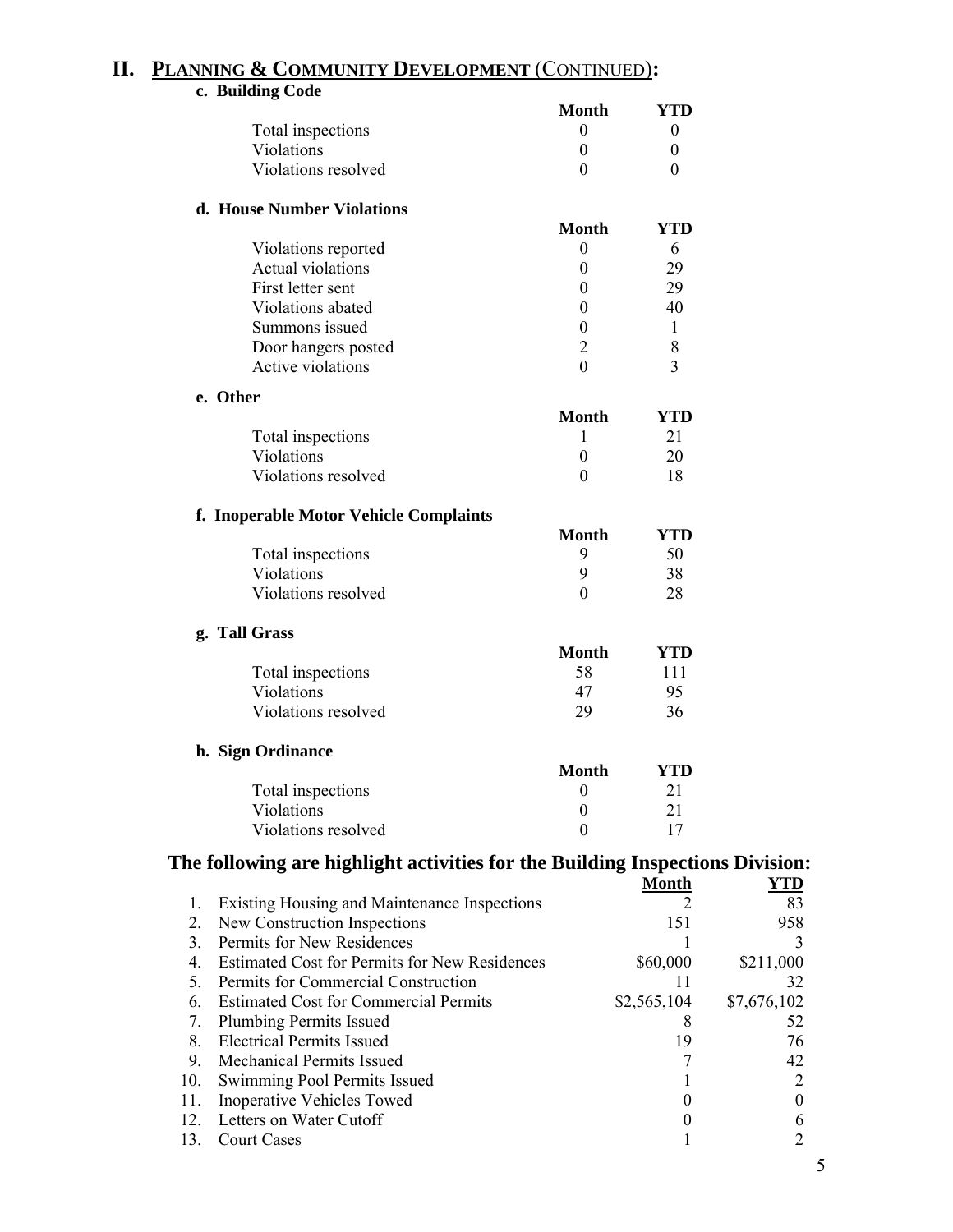# **III. POLICE DEPARTMENT:**

- $\overline{\smash[b]{\mathsf{Total}}\xspace}$  Collars for service in May, 2009, show a decrease of 3%, going from 4,540 calls for service in 2008, to 4,417 in May, 2009.
- $\checkmark$  There were 81 Part I, or serious, crimes reported to the Colonial Heights Police Department in May. Sixty-four (64) of those, or 79%, have been cleared.
- 9 Our **Records Division** processed 301 arrest reports, 44 Animal Control reports, 62 field interviews, 252 incident reports, 823 pawned properties, and 1,039 traffic summonses, along with a variety of other reports, totaling **2,866 reports**.
- $\checkmark$  We are proud to report that we were the only law enforcement agency that was a recipient of the Virginia Municipal League's *Risk Management Excellence Award*. Our department's interest and dedication to job safety awareness was recognized at their annual meeting. We are also pleased to report that our staff met with the Flora Hill Neighborhood Association and heard many positive comments regarding our policing efforts.
- $\checkmark$  Our **Law Enforcement Services Bureau** has been very busy with an assortment of duties. Captain Wayne Newsome reported a number of events, as follows:
	- The newly formed Senior Citizen Crime Prevention Academy has begun, with eight (8) individuals meeting two days a week.
	- We have transitioned to the firing range at Crater Criminal Justice Academy and qualifications have begun.
	- The *Click it or Ticket* campaign was initiated throughout the City, which included a successful event at the high school.
	- The department partnered with the school administration to distribute information on the new *Take 25* Safety Program to students and parents in all three elementary schools.
	- D.A.R.E. graduations have been completed for all of our elementary schools.
	- We raised over \$1,300.00 for Special Olympics at our annual *Cops and Lobsters* fundraiser held at Red Lobster.
- $\checkmark$  Our **Patrol Division** officers arrested 43 shoplifters during the month of May. Patrol officers continue their traffic enforcement efforts, tallying 1,039 traffic summonses from 1,645 traffic stops; making 31 DUI arrests and 22 drug-related arrests; investigating 96 traffic crashes; issuing 65 parking citations; and initiating 62 field interviews. A total of 301 arrests were made during the month, with 65 felony warrants and 157 misdemeanor warrants obtained. Twenty-nine (29) inoperative vehicles were reported. A total of 207 new cases were assigned to Patrol officers for investigation, and 155 cases have been cleared, or 75%. All sworn police personnel have been scheduled to attend the spring firearms qualifications at the firing range.
- $\checkmark$  Our **Investigations Division,** had a very solid May, reporting a clearance rate of 91% of new cases assigned for the month. Our Street Crimes Unit continues to justify their existence, as indicated in the information below. Detectives' activities for the month included the following:
	- With the assistance of the Street Crimes Unit, detectives cleared the armed robberies which occurred at three (3) area businesses. Vehicle identification, video surveillance and a confession by one of the suspects all contributed to the capture and arrest of all suspects involved.
	- Detectives cleared at least two credit card fraud cases resulting in the obtaining of warrants, one of which involved a family member taking advantage of an elderly relative.
	- One drug nuisance letter was issued at a residence in the Clearfield Circle area.
	- *Project Lifesaver* equipment continues to be maintained, and two new clients were added to the program.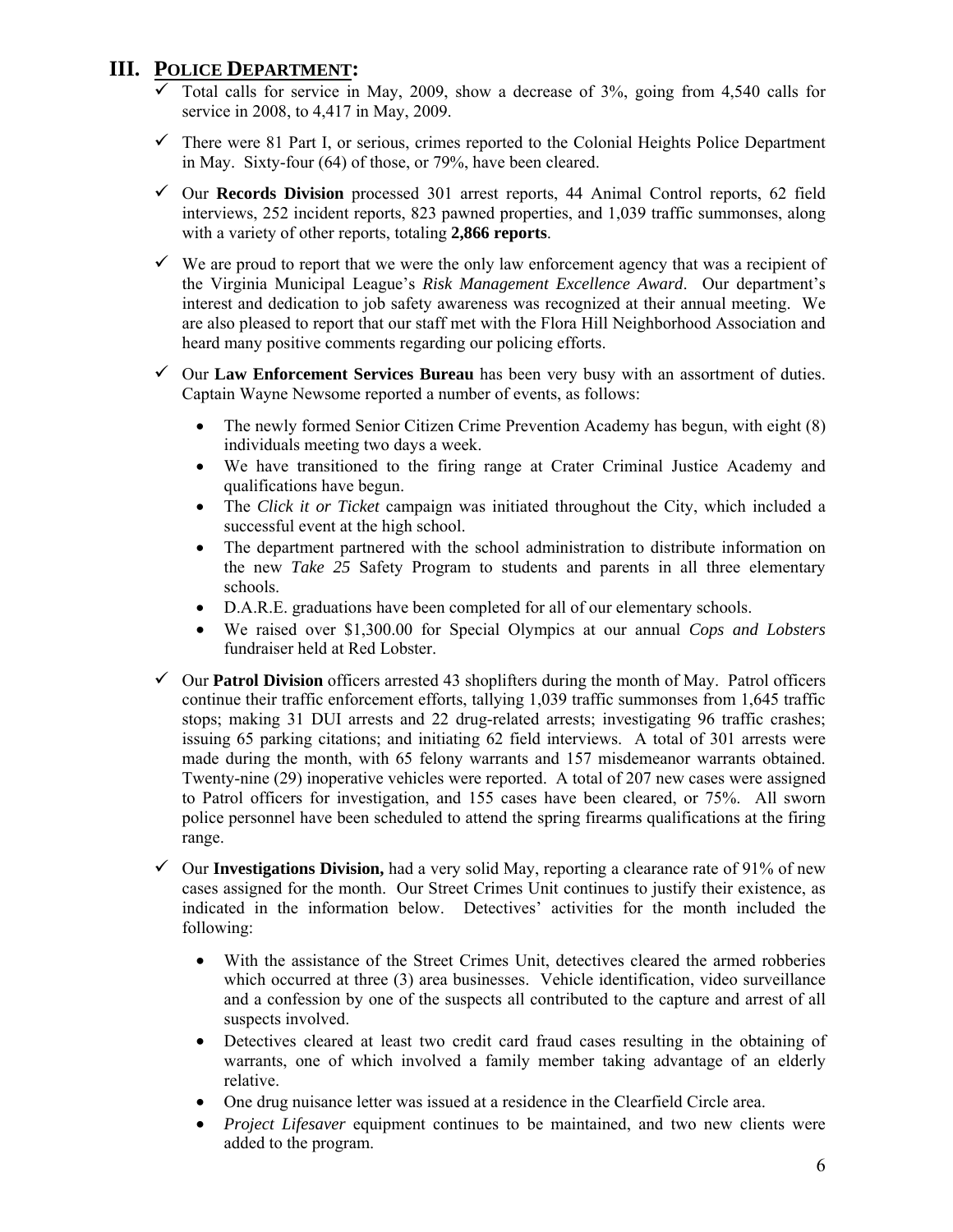# **III. POLICE DEPARTMENT** (CONTINUED)**:**

- Lt. Ferguson spoke at the high school at a *Beach Week* presentation entitled, "Realities and Legalities", highlighting the alcohol laws, safety, personal responsibility and civil laws that students must be aware of during this annual event.
- Our counterparts at Fort Lee held a *Safety Day* in May, 2009, that was attended by approximately 1,200 military/civilian personnel. Major topics discussed were the new Alcohol Tip Line and drug/gang activity in the area.
- Six (6) concealed weapon permits were processed during the month of May.
- Our Street Crimes Unit received training in the operation of the Virginia State Police surveillance van, which will be a valuable asset for future investigations conducted by the division at no cost to the department.
- Investigations conducted two ABC enforcement operations which resulted in 10 arrests. Fifteen (15) compliance checks on local businesses revealed three (3) businesses who were selling alcohol to underage persons.
- $\checkmark$  Our **Auxiliary** police force continues to demonstrate their passion by volunteering over 461 hours in a variety of ways during the month of May. Duties included assistance with ridealongs, traffic direction and enforcement, along with extra duty at the mall and prisoner transports. Auxiliary Sgt. Dean Miller and several other Auxiliary members attended the Annual Police Memorial Breakfast at the Moose Lodge in Hopewell.
- $\checkmark$  The **Animal Control Division** impounded 25 dogs and 15 cats. During the month of May, there were 12 dogs returned to their owners, with 15 dogs and 17 cats adopted out. Animal Control officers had one (1) cat bite that was reported. At the end of the month, Animal Control investigated a total of 144 complaints, with no summonses being issued. In addition to their daily duties, ACOs Stacey Arehart and Joni Bowman volunteered their time to raise \$500.00 in donated funds for the S.P.C.A. at the Fort Clifton Festival. A total of \$578.00 in fees was collected.
- $\checkmark$  **Sentinel** volunteers donated a total of 68 hours. Our Sentinels assisted with the Fort Clifton Festival as well as a seat belt survey conducted in the beginning of May. Our Sentinels are a blessing in that they allow our officers to tend to the more serious situations that occur throughout the day.

| <b>Crime</b>               | <b>May</b><br>2008                         | <b>May</b><br>2009              | <b>Percentage of</b><br><b>Increase/Decrease</b> |
|----------------------------|--------------------------------------------|---------------------------------|--------------------------------------------------|
| <b>Aggravated Assaults</b> |                                            |                                 | $0\%$                                            |
| All criminal arrests       | 307                                        | 301                             | $-2\%$                                           |
| Arson                      | $\theta$                                   | $\theta$                        | 0%                                               |
| <b>Burglaries</b>          | 5                                          | 3                               | $-40%$                                           |
| Calls for services         | 4,540                                      | 4,417                           | $-3%$                                            |
| DUI arrests                | 36                                         | 31                              | $-14%$                                           |
| Larceny                    | 54                                         | 63                              | 17%                                              |
| Motor Vehicle thefts       | 6                                          |                                 | $-83%$                                           |
| Robberies                  | 3                                          | $\theta$                        | $-100%$                                          |
| Shoplifting arrests        | 25                                         | 43                              | 72%                                              |
| Simple Assaults            | 14                                         | 12                              | $-14%$                                           |
|                            | <b>PART I (Serious)</b><br><b>OFFENSES</b> |                                 |                                                  |
| <b>May 2009</b>            | <b>Number</b><br>Reported                  | <b>Number</b><br><b>Cleared</b> | <b>Percentage</b><br><b>Cleared</b>              |
|                            | 81                                         | 64                              | 79%                                              |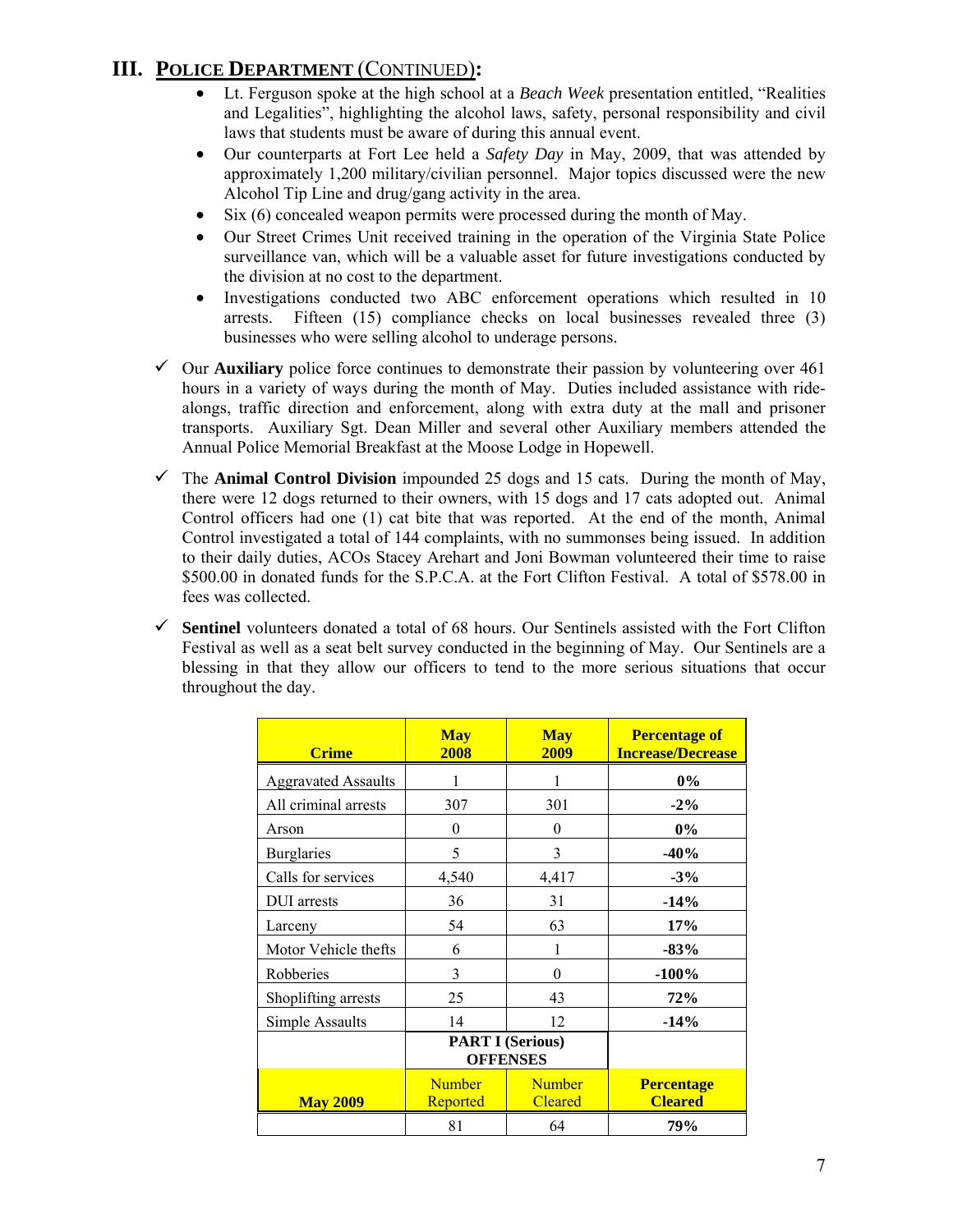# **IV. FIRE & EMS DEPARTMENT:**

|                        | <b>TOTAL FIRE TYPE CALLS: 116</b>       |            |
|------------------------|-----------------------------------------|------------|
| <u>No:</u>             | <b>Call Descriptions:</b>               | <u>No:</u> |
| 7                      | No Incident on Arrival                  | 1          |
| 3                      | Passenger Vehicle Fires                 | 3          |
| 4                      | Person in Distress                      |            |
| 1                      | Power Lines Down                        | 5          |
| 3                      | <b>Public Fire Education</b>            | 3          |
| 2                      | <b>Public Service Assistance Calls</b>  | 10         |
| 14                     | Smoke Detector/CO2 Installations        | 5          |
| $\mathbf{1}$           | Smoke Scare/Odor Removal                |            |
| 19                     | <b>Station Tour</b>                     |            |
| $\overline{4}$         | <b>Trash/Rubbish Fires</b>              | 3          |
| 3                      | <b>Unauthorized Burning</b>             | 2          |
| 3                      | <b>Unintentional Alarm Malfunctions</b> | 5          |
| 8                      | Unintentional Alarm Transmission        | 1          |
| $\overline{2}$         | Vehicle Accident, Clean up              |            |
| $\boldsymbol{\it No:}$ | <b>Mutual Aid Received</b>              | No:        |
| 1                      | Chesterfield                            |            |
|                        |                                         |            |

~A fire unit arrived on-scene in 6 minutes or less from the time of dispatch on 88.5% of all calls received during the month~

| <b>EMS DIVISION:</b>           |                        | <b>TOTAL EMS PATIENTS: 293</b> |           |  |
|--------------------------------|------------------------|--------------------------------|-----------|--|
| <b>Call Descriptions:</b>      | $\boldsymbol{\it No:}$ | <b>Call Descriptions:</b>      | $N_{0}$ : |  |
| <b>Abdominal Pains</b>         | 16                     | <b>Motor Vehicle Accidents</b> | 29        |  |
| <b>Allergic Reactions</b>      | 4                      | Other Injury/Medical Calls     | 114       |  |
| Altered Level of Consciousness | 3                      | Overdose Calls                 | 2         |  |
| Assaults                       | $\mathcal{E}$          | <b>Public Service Calls</b>    | 5         |  |
| Cardiac Arrest                 |                        | <b>Strokes</b>                 | 3         |  |
| <b>Chest Pains</b>             | 28                     | Suicides                       | 2         |  |
| Difficulty Breathing           | 41                     | <b>Unresponsive Patients</b>   | 17        |  |
| Falls                          | 25                     |                                |           |  |
| <b>Mutual Aid Given:</b>       | N o:                   | <b>Mutual Aid Received</b>     | N o:      |  |
| Chesterfield                   |                        | Chesterfield                   | 2         |  |
| Petersburg                     | 5                      | Fort Lee                       | 6         |  |
| Prince George                  | 3                      | Petersburg                     |           |  |

~Patient contact was established in 8 minutes or less from the time of dispatch on 88% of all calls received during the month~

| <b>Training Division</b>  |        |
|---------------------------|--------|
| Number of Classes Taught: | 13     |
| Attendees:                | 121    |
| Man Hours                 | 269.50 |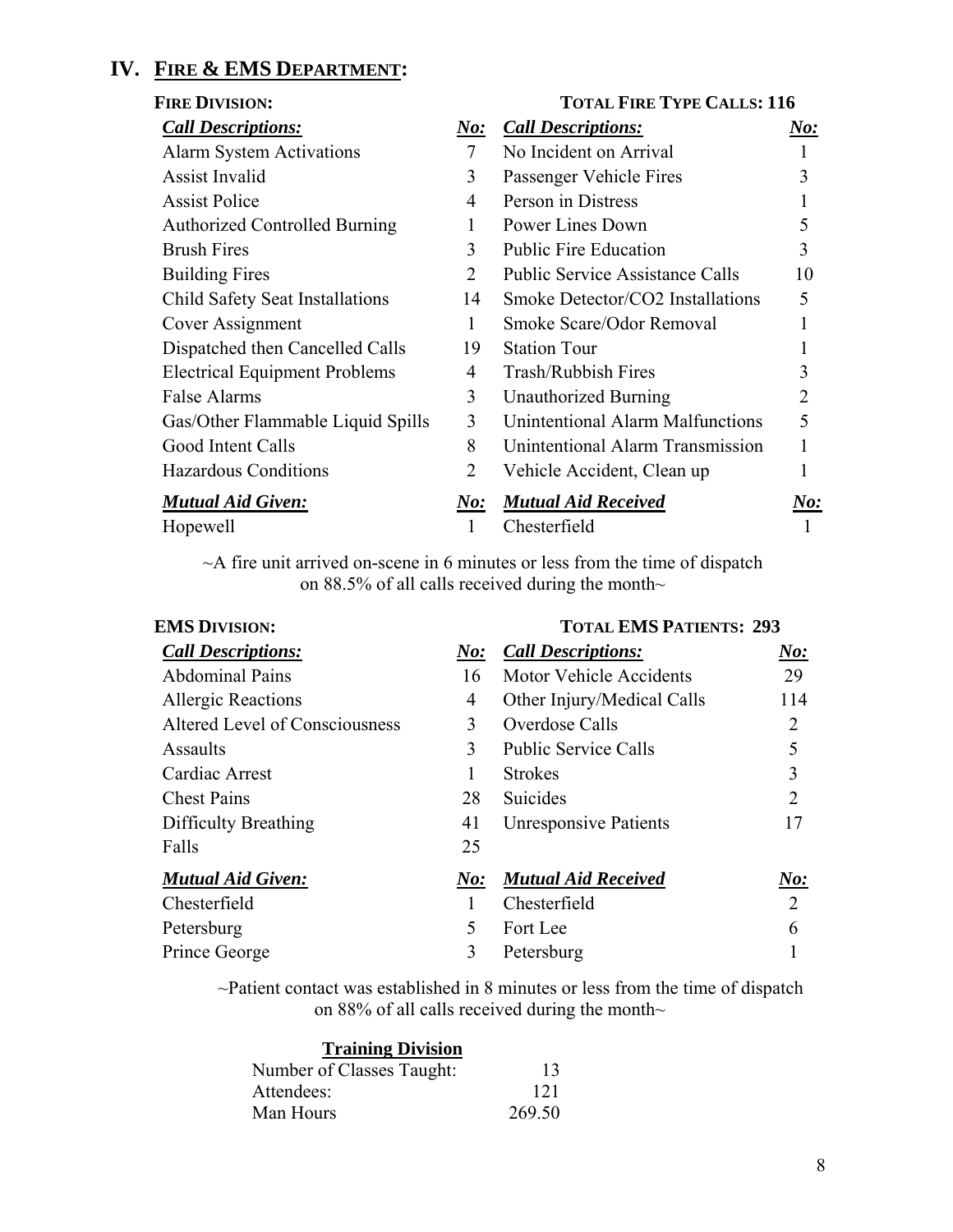# **V. FINANCE DEPARTMENT:**

| • Checks processed: | General Fund   | 382   |
|---------------------|----------------|-------|
|                     | Payroll Checks | 663   |
|                     | Other          | 110   |
|                     | Total          | 1,155 |

- Four (4) alarm citations were processed during May.
- Reviewed Banking Service proposals for the upcoming 5 year contract and have recommended the continuation of the BB&T relationship.
- The Certificate of Achievement for Excellence in Financial Reporting has been awarded to the City of Colonial Heights by the Government Finance Officers Association for its Comprehensive Annual Financial Report (CAFR) for the fiscal year ended June 30, 2008. This Certificate of Achievement is the highest form of recognition in the area of governmental accounting and financial reporting. An Award of Financial Reporting Achievement has been awarded to Kathy Sparks, Deputy Director of Finance as the primary individual responsible for preparing the award winning CAFR. This is the 29th consecutive year that the City has received this Certificate of Achievement.
- **Purchasing**  202 total purchase orders were completed with 140 being processed by the purchasing and 62 departmental purchases being reviewed as compared to 203 being completed for the same period in 2008. In addition, 148 check requests were prepared by departments which are not processed by Purchasing.
- **Bids Issued/Opened during the month:** 
	- ° Proposal # 09-51102-951, "On Call" Geotechnical, Environmental and Construction Services was issued on April 20 2009, and opened on May 11 2002. Three firms have been shortlisted, and will be put under contract.

### • **Other Purchasing Activity**:

- Contract Documents were approved for Bruce Avenue Drainage Project, Phase II. Notice to proceed has been given to Southern Construction. Work to begin the first week in June 2009.
- ° Purchase order issued for electrical wiring problem on Emergency Generator at Public Safety Building.
- ° Notice to proceed given on Appomattox River Trail Project.
- ° Pager replacement project completed in the City. Past pagers were not able to work on the new frequency.
- ° Miscellaneous items ordered for Ft. Clifton Festival.
- ° Emergency Purchase Order issued for Intranet Server, which crashed during the month.
- ° Contract signed for on call "Surveying Services". Three firms are under contract.
- ° Contract approved for Preliminary Engineering & Acquisition of Right of Way, for Modernization of the Boulevard.
- ° Activated City playground phones with State of VA.
- **Risk –**

### • **General/Citizen Claims:**

A vehicle, while traveling on Temple Avenue, was struck by a rock thrown by a City lawn mower. Cost to replace side window glass was \$197.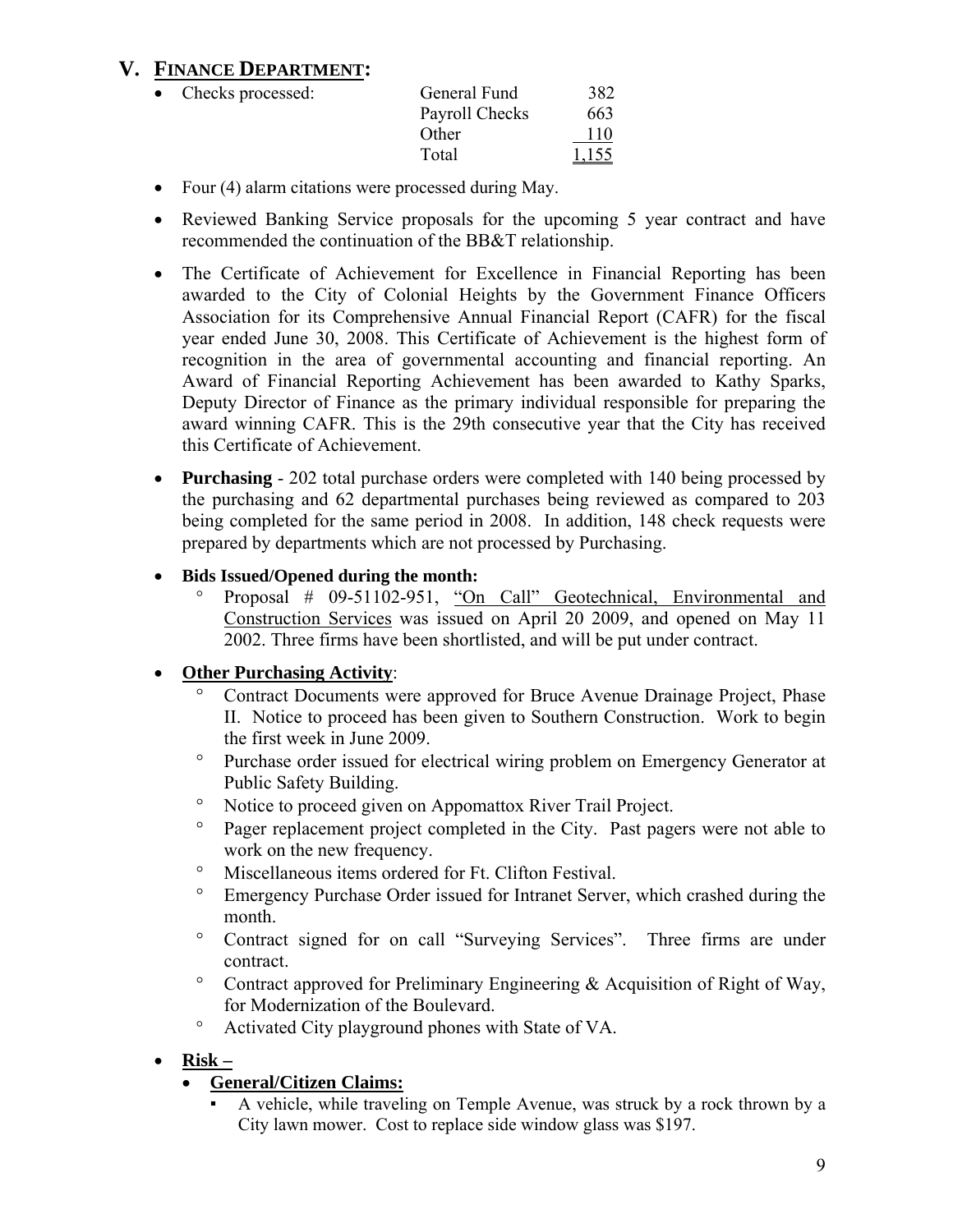# **V. FINANCE DEPARTMENT** (CONTINUED)**:**

### • **Property Claim:**

- Hit and run driver struck the Traffic Control box at the corner of Sherwood Avenue and the Boulevard. Police Department did locate the vehicle involved.
- The server in the City Hall computer room was damaged by a power surge. Cost to replace, including labor, was \$21,000.
- Two vehicles involved in an accident, did minor damage to the guard rail at the intersection of Hamilton Avenue and Conduit Road.
- **Utility Billing** During May:
	- $Bi$ -monthly Utility Bills Sent 3,371
	- Delinquent Notices Sent 729
	- **•** Delinquent Notices Percentage  $-21\%$
	- Services cut off for nonpayment on May  $13<sup>th</sup>$  was 85.
	- Work orders for May 2009:
		- $\text{Leaks} 22$
		- New Accounts  $-53$
		- **•** Terminations 49
		- Extensions  $-69$
		- Utility Billing generated State setoff collections: May \$1,353.41
		- Department is currently in the process of getting Federal setoff collection procedures operational.

### **VI. HUMAN RESOURCES DEPARTMENT:**

• **Advertisements**

| Department         | Position                            |
|--------------------|-------------------------------------|
| Fire               | <b>EMS</b> Firefighter              |
| Planning           | Neighborhood Revitalization Planner |
| Public Works       | Landscape Technician (Part-time)    |
| Recreation & Parks | Parks Groundskeeper (Part-time)     |

#### ● **Applications and Testing**

Total applications received for the following position recruitments:

| Senior Engineering Technician      | 42 |
|------------------------------------|----|
| Teen Center Supervisor (Part-time) | 28 |

#### • **Workers Compensation**

The following workers' compensation report was filed during the month of May 2009:

| Date             | Department             | Description of Injury                                              |
|------------------|------------------------|--------------------------------------------------------------------|
| $05-05-09$       | Police                 | Punctures to right pinky & ring fingers from cat at Animal Shelter |
| $05-13-09$       | Sheriff                | Contusion on right ribs during defensive tactics training.         |
| $05-26-09$       | Public Works           | Foreign matter in eye while landscaping site.                      |
| $05-29-09$       | <b>Utility Billing</b> | Upper abdomen strain while lifting lid to meter.                   |
| $0.5 - 31 - 0.9$ | Fire                   | Exposure to body fluid from a combative patient.                   |

# **VII. INFORMATION TECHNOLOGY DEPARTMENT:**

 $\star$  The City's web site had 41,808 visits in the month of May with 77,329 page views, including 3,219 visits to the City job listings page. The top five pages visited after the home page were: Library, Jobs, Real Estate Assessment Search, Purchasing RFPs, and Recreation & Parks.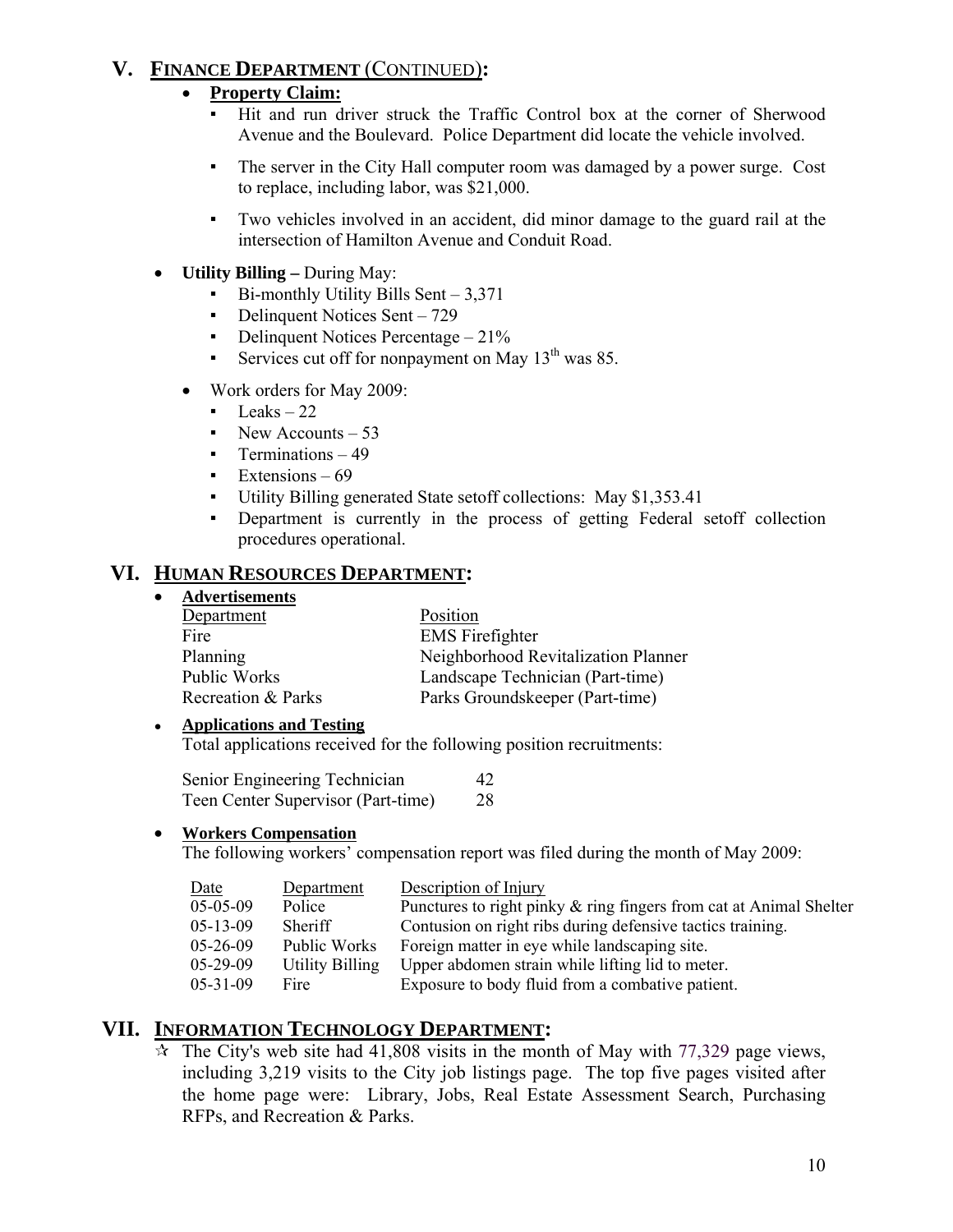# **VII. INFORMATION TECHNOLOGY DEPARTMENT** (CONTINUED)**:**

- $\overline{\star}$  Citizens submitted and city staff processed 90 service requests and questions through the "Citizens Action Center" online during the month of May. The FAQs were viewed 231 times during this same period. 388 citizens completed the City's online Recycling Survey, which ended June 1.
- $\hat{x}$  The IS Coordinator worked with Dell to diagnose and repair several warranted computers. She also assisted the Commissioner of Revenue's office in obtaining a new software application for Business Taxes and Schedules to replace their old Q&A system.

# **VIII. LIBRARY:**

- $\overline{\mathcal{A}}$  The library staff circulated 25,207 titles in May.
- $\approx$  The public computer center was used 2,460 times.
- $\approx$  92 children participated in story time reading program.
- $\approx$  211 residents registered for new library cards, and an average of 712 residents used the library each day.
- $\hat{x}$  The library's meeting rooms were used 87 times.
- $\approx$  3,219 residents visited the Colonial Heights Virtual Library to retrieve 410 articles from their homes and offices.

# **IX. RECREATION & PARKS:**

| <b>Recreation &amp; Parks</b>           |          |                |  |  |
|-----------------------------------------|----------|----------------|--|--|
| <b>ACTIVITIES</b>                       | 2008     | 2009           |  |  |
| <b>4-H CLOVERBUDS</b>                   | N/A      | 4              |  |  |
| <b>ADULT SOFTBALL</b>                   | 26 Teams | 27 teams       |  |  |
| <b>AMERICAN LEAGUE AGES 11-12</b>       | 57       | 57             |  |  |
| <b>APPOMATTOX TRAVEL-AGES 15-17</b>     | 18       | 33             |  |  |
| AQUAFINA PITCH HIT AND RUN              | 18       | N/A            |  |  |
| <b>BASIC ARCHERY CERTIFICATION</b>      |          |                |  |  |
| <b>CLASS</b>                            | N/A      | 6              |  |  |
| <b>BELLY DANCE CLASS</b>                | 0        | 23             |  |  |
| <b>CARDIO KICK BOXING EVENING</b>       | 36       | 14             |  |  |
| COMMUNITY BUILDING ATTENDANCE           | 1045     | N/A            |  |  |
| <b>COMMUNITY BUILDING</b>               |          |                |  |  |
| <b>RESERVATIONS</b>                     | 30       | N/A            |  |  |
| <b>CPR CLASS</b>                        | N/A      | $\overline{7}$ |  |  |
| <b>CROCHET AND KNITTING CLASS</b>       | 48       | 38             |  |  |
| <b>EASTER EGG HUNT</b>                  | 269      | 331            |  |  |
| <b>FAST PITCH SOFTBALL</b>              | 4        | $\overline{7}$ |  |  |
| <b>INSTRUCTIONAL BOYS AND GIRLS 4-5</b> | 40       | $93*$          |  |  |
| <b>JR OLYMPICS SOCCER</b>               | N/A      | 5              |  |  |
| <b>JR OLYMPICS TRACK &amp; FIELD</b>    | N/A      | 14             |  |  |
| <b>JR. OLYMPICS BASKETBALL</b>          | 14       | 22             |  |  |
| <b>JR. OLYMPICS BASKETBALL</b>          | 13       | 22             |  |  |
| JUNIOR SOFTBALL AGES 11-13 GIRLS        | 50       | 43             |  |  |
| MINOR LEAGUE AGES 9-10                  | 72       | 85             |  |  |
| NATIONAL LEAGUE -- AGES 13-15           | 52       | 54             |  |  |
| <b>NATIONALS VS CUBS TRIPS</b>          | 29       | N/A            |  |  |
| <b>OKININKWAN KARATE</b>                | 20       | 22             |  |  |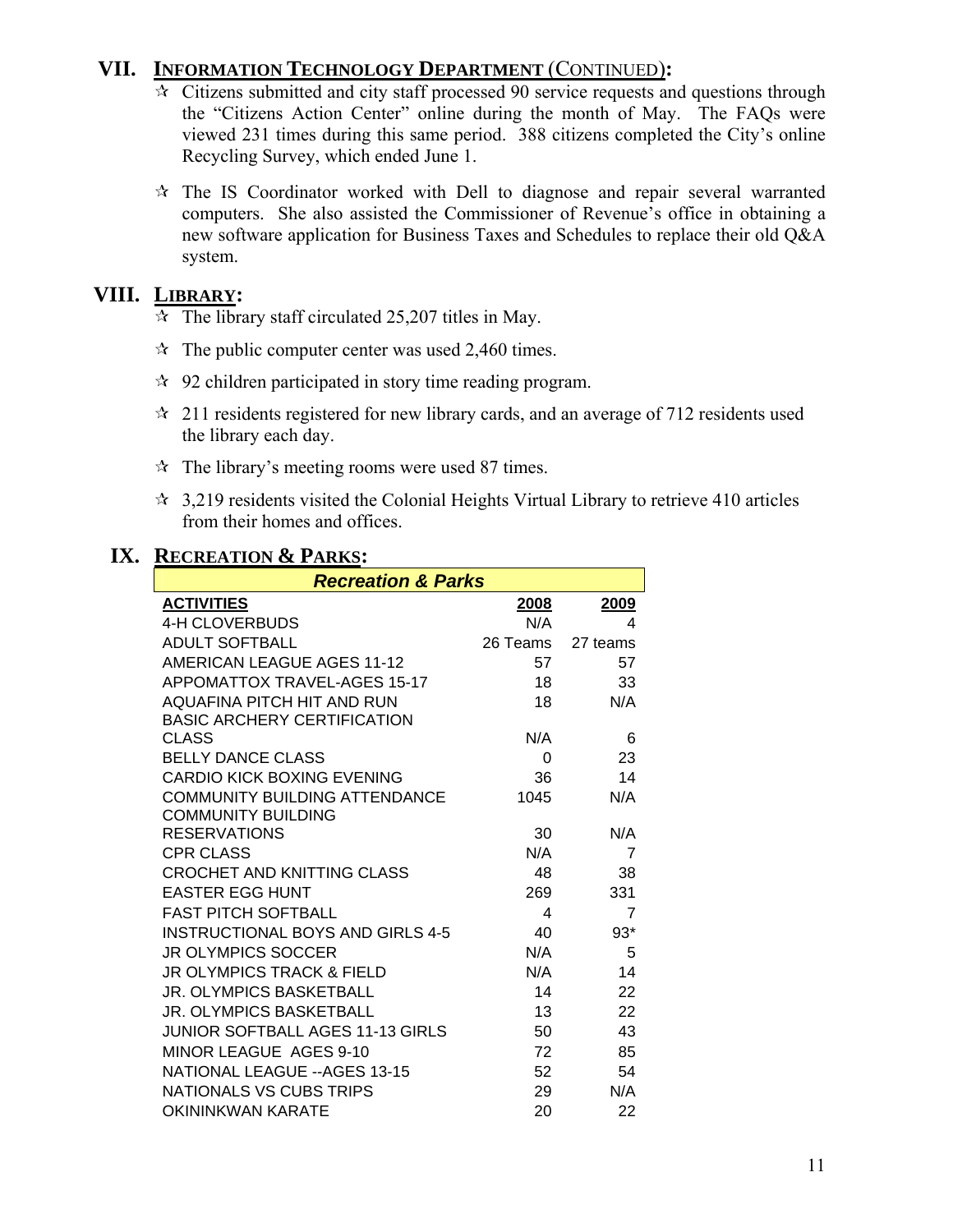# **IX. RECREATION & PARKS** (CONTINUED)**:**

 $\mathbf l$ 

| <b>Recreation &amp; Parks</b>        |             |          |  |  |
|--------------------------------------|-------------|----------|--|--|
| <b>ACTIVITIES</b>                    | <u>2008</u> | 2009     |  |  |
| PARK ATTENDANCE                      | 835         | 1066     |  |  |
| <b>PARK RESERVATIONS</b>             | 21          | 28       |  |  |
| PEE WEE SOFTBALL--AGES 9-10 GIRLS    | 34          | 47       |  |  |
| <b>POWER</b>                         | N/A         | 5        |  |  |
| ROOKIE LEAGUE BOY AND GIRLS6-8       | 65          | $93*$    |  |  |
| SENIOR SOFTBALL AGES 14-18 GIRLS     | 0           | 0        |  |  |
| SIT DOWN EXERCISES                   | 288         | 324      |  |  |
| <b>SKATEBOARD PARK</b>               | 62          | 291      |  |  |
| SPRING BREAK ACTIVITIES-TEENS        | 102         | 33       |  |  |
| SR. CITIZEN ATTENDANCE               | 2248        | 2479     |  |  |
| SR. CITIZEN HOME DELIVERED MEALS     | 155         | 310      |  |  |
| SR. CITIZEN VAN MILEAGE              | 4107        | 3024     |  |  |
| SR. CITIZEN VAN PASSENGERS           | 755         | 543      |  |  |
| SR. CITIZEN VOLUNTEER HOURS          | 21          | 14       |  |  |
| SR. CITIZENS MEALS AT CENTER         | 0           | $\Omega$ |  |  |
| STRENGTH TRAINING CLASS              | 242         | 129      |  |  |
| T-BALL BOYS AND GIRLS 6-7            | 104         | 112      |  |  |
| <b>TEEN DANCE</b>                    | 72          | 125      |  |  |
| TEEN FLASHLITE EASTER EGG HUNT       | N/A         | 35       |  |  |
| <b>VIOLET BANK MUSEUM</b>            | 366         | 164      |  |  |
| * means two leagues combined in 2009 |             |          |  |  |

| <b>Senior Center</b>              |      |                |  |  |
|-----------------------------------|------|----------------|--|--|
| <b>Activities</b>                 | 2008 | 2009           |  |  |
| AARP                              | 56   | N/A            |  |  |
| <b>Bingo in Center</b>            | 78   | 54             |  |  |
| <b>Bob Ross Video Painting</b>    | N/A  | $\overline{2}$ |  |  |
| <b>Bowling</b>                    | 262  | 260            |  |  |
| <b>Charles Town Slots</b>         | N/A  | 52             |  |  |
| Club Meeting                      | 192  | 201            |  |  |
| <b>Craft Class</b>                | 13   | N/A            |  |  |
| Crochet & Knitting                | 48   | 38             |  |  |
| Diana Martin Oil painting class   | 11   | N/A            |  |  |
| <b>Easter Crafts at Hunt</b>      | N/A  | 8              |  |  |
| <b>Floor Exercises</b>            | 148  | 219            |  |  |
| Golf at Prince George             | 560  | 472            |  |  |
| Home Builders Project             | N/A  | 10             |  |  |
| Kay's Oil Painting Class          | N/A  | 5              |  |  |
| Line Dance Class                  | 55   | 37             |  |  |
| Lunch Out                         | 13   | 8              |  |  |
| Movies                            | 15   | 6              |  |  |
| Painters Group                    | 32   | 65             |  |  |
| Party Bridge                      | 124  | 120            |  |  |
| <b>Sandwich Social</b>            | 34   | N/A            |  |  |
| Sing A-Long                       | 36   | 26             |  |  |
| Sing-a-long CH Health Care Center | 14   | 8              |  |  |
| <b>Sit Down Exercises</b>         | 288  | 324            |  |  |
| Smithfield                        | N/A  | 36             |  |  |
| Splash of Color                   | N/A  | 16             |  |  |
| <b>Strength Training Class</b>    | 242  | 129            |  |  |
| Swap Shop                         | N/A  | 32             |  |  |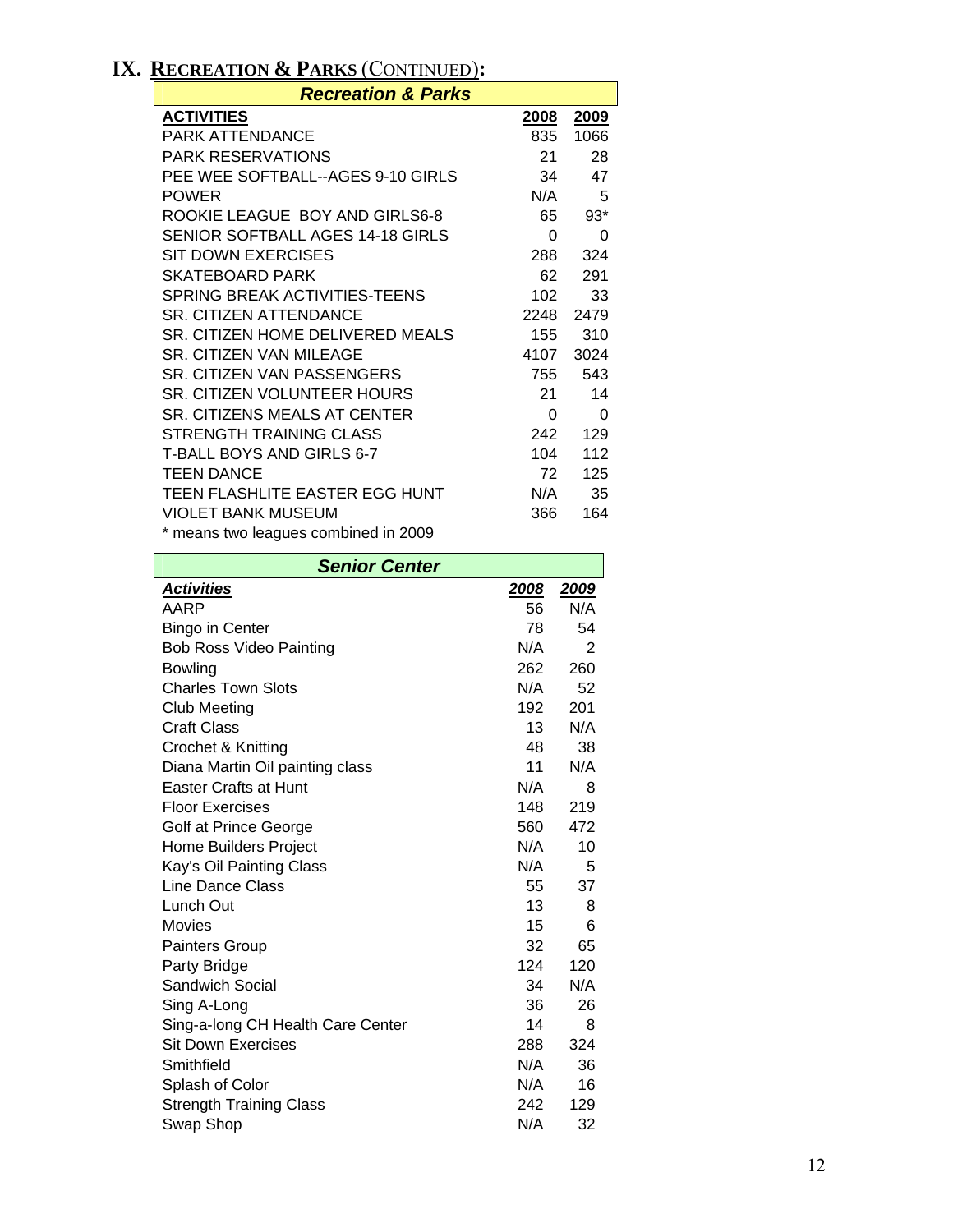# **IX. RECREATION & PARKS** (CONTINUED)**:**

| <b>Senior Center</b>     |                       |      |              |                       |
|--------------------------|-----------------------|------|--------------|-----------------------|
| <b>Activities</b>        |                       | 2008 | <u> 2009</u> |                       |
| Tai Chi                  |                       | 34   | 37           |                       |
| <b>Tap Classes</b>       |                       | 277  | 125          |                       |
| <b>Tournament Bridge</b> |                       | 64   | N/A          |                       |
| <b>TRIAD Meeting</b>     |                       | 60   | 30           |                       |
| Watercolor               |                       | 18   | 26           |                       |
| Women Show               |                       | N/A  | 8            |                       |
| Yoga                     |                       | 39   | 74           |                       |
| Total                    |                       | 2248 | 2479         |                       |
| Meals                    |                       | 2008 | 2009         |                       |
| Home Del Meals           |                       | 65   | 125          |                       |
| <b>Site Meals</b>        |                       | 0    | 0            |                       |
| <b>Breakfast Meals</b>   |                       | 30   | 125          |                       |
| <b>Bags</b>              | Donations             | 60   | 60           | Donations             |
| Total                    | \$30.00               | 155  | 310          | 65                    |
| Transportation           |                       |      |              |                       |
| <b>Total Passengers</b>  |                       | 755  | 543          |                       |
| <b>Total Miles</b>       |                       | 4107 | 3024         |                       |
| Wheelchairs              |                       | 30   | 14           |                       |
| <b>Volunteer Hours</b>   | Donations<br>\$213.75 | 21   | 14           | Donations<br>\$144.00 |
|                          |                       |      |              |                       |

Tap Group - Elm Street Baptist Church and Richmond Senior Center Partnership Crochet & Knitting Group Donated to the following Groups - From the Heart- RSVP and Crater Hospice Painters Group has an Art Show for the month of April at PRAC Crocket & Knitting Group received the President's Volunteer Service Award from RSVP

#### **Violet Bank Museum**

|            | 2008 | - 2009 |
|------------|------|--------|
| Attendance | 366  | 164    |

- Outreach program at Chesterfield Courthouse, Sutherland Station, Battersea (Battle of Petersburg), Civil War Days at Tredegar. Outreach approximately 350.
- $\mathcal{R}$  Repaired boards on exterior of building in preparation of painting Museum.
- Hosted Chesterfield UDC at Violet Bank Museum.
- $\mathcal{R}$  Preparing for Fort Clifton Festival as Civil War Chairman with Ray Langston.
- $\mathcal{R}$  Preparing for Living History at Violet Bank on July 25.
- Attended Civil War Sesquicentennial Meeting.
- $\mathcal{A}$  Cutter replace on outside of building.
- $\mathbb{R}$  Drain and concrete work completed on back entrance.
- **Outside painting of Museum has begun.**

#### **Parks, Buildings and Grounds**

- $\star$  Cleaned White Bank Park, Lakeview Park, Ft Clifton Park. Wash out pavilions at White Bank Park as needed.
- $\hat{x}$  Picked up trash around Municipal Building complex and Library (daily).
- $\star$  Drag and line all baseball and softball fields as needed for practice and games.
- $\mathcal{R}$  Repair pitching mounds as needed at Shepherd Stadium, Middle School baseball, A-field, and B-field.
- $\mathcal{R}$  Cleaned Shepherd Stadium, Shepherd Stadium restrooms, and dugouts as needed.
- $\mathcal{R}$  Painted soccer fields at Soccer Complex and Middle School Stadium as needed.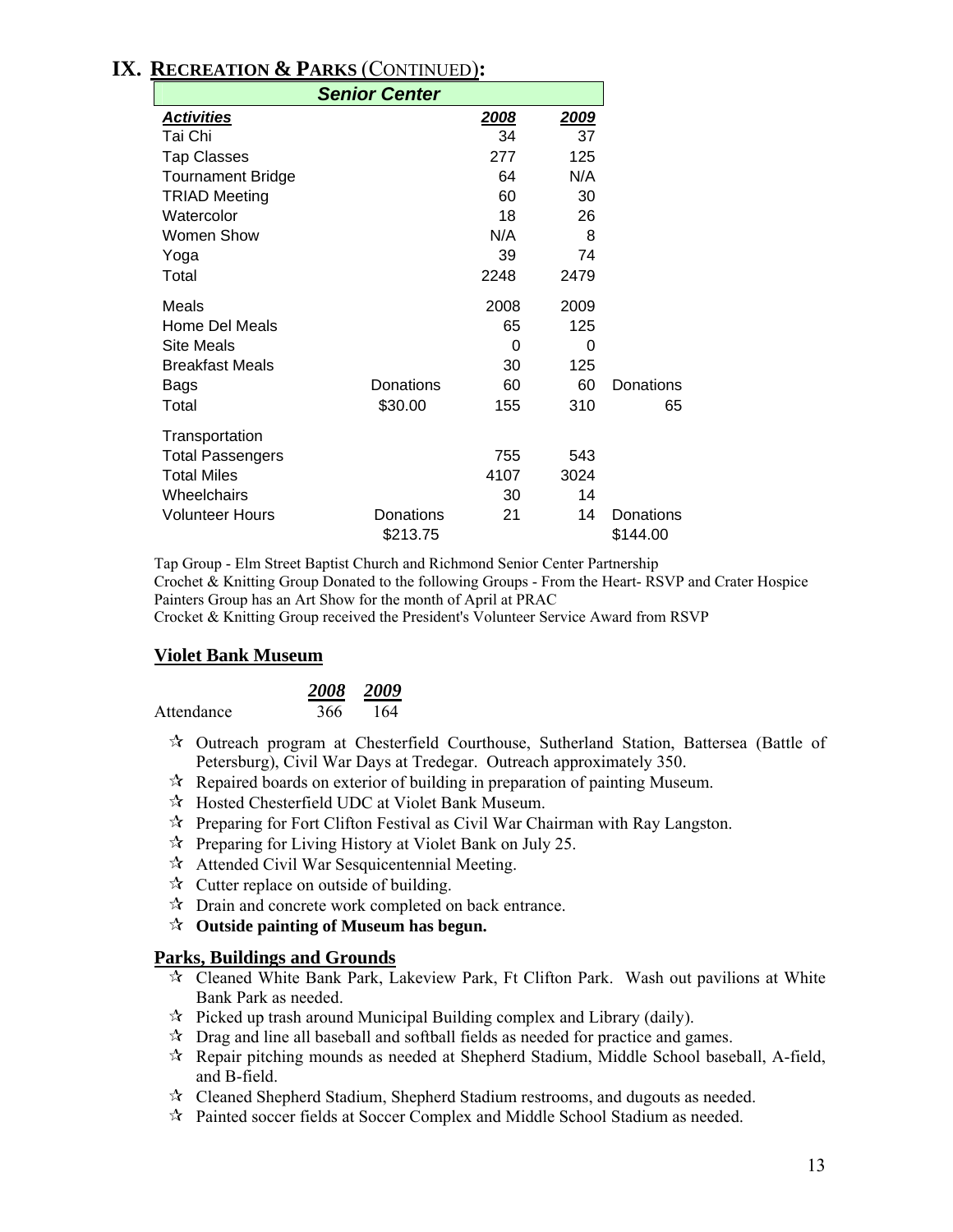# **IX. RECREATION & PARKS** (CONTINUED)**:**

### **Parks, Buildings and Grounds** (continued)

- $\overrightarrow{x}$  Cut grass on Shepherd Stadium, Civic field, Lakeview ball fields, A-field, and B-field as needed.
- $\star$  Cut grass, trimmed, and blew off sidewalks at Wakefield Ave, War Memorial, School Board, Old Church, and Violet Bank.
- $\mathcal{R}$  Cut grass, trimmed, and blew off sidewalks at Floral Ave Playground, Flora M. Hill Park, Shuford Ave, and Battery/Hanover Island.
- Cut grass, trimmed, and blew off sidewalks at City Hall, Health Dept, Public Safety Building, Library, and Fire Station #2.
- $\forall$  Cut grass at Soccer Complex.
- Cut grass and trimmed at White Bank, Ft Clifton, Lakeview Park, Animal Shelter, and Pistol Range.
- $\mathcal{R}$  Replaced broken sink at Animal Shelter.
- $\mathcal{R}$  Picked up ceiling tiles and took to storage at Library.
- $\mathcal{R}$  Picked up donated pool table and took to old church for storage.
- $\mathcal{R}$  Mounted "Swim at your on risk" signs on post and installed at Archer Ave Park.
- $\mathcal{R}$  Picked up supplies from Central Warehouse and unloaded at shop.
- $\mathcal{R}$  Cleaned up and organized shop.
- $\lambda$  Had stone dust delivered and graded out parking lot behind shop to take care of water.
- Added lock to doors at Soccer Complex concession stand.
- $\mathcal{R}$  Installed door stops on doors at Public Safety Building.
- $\mathcal{R}$  Employees took CPR training.
- $\hat{x}$  Picked up brush from island at Hanover and Battery Place and took to land fill.
- $\mathcal{F}$  Filled in sunked sewer line trench at Health Department.
- $\mathcal{R}$  Took lawnmowers and weed eaters to Conners' for repairs and picked up when ready.
- $\mathcal{R}$  Performed preventative maintenance on lawnmowers.
- $\mathcal{R}$  Took table, chairs, and tent to new park for dedication ceremony. Picked up everything after dedication.
- $\mathcal{R}$  Picked up supplies from Agri Supply.
- $\mathcal{R}$  Turned water on at Fort Clifton, High School ball fields, Civic field, Stadium, and Middle School ball fields.
- $\mathcal{R}$  Reattached wind screen at High School tennis courts.
- $\mathcal{R}$  Repaired broken benches at Flora M Hill Park.
- $\mathcal{R}$  Replaced broken water valve at Tussing Elementary ball field.
- $\mathcal{R}$  Replaced broken water valve at A field.
- $\hat{X}$  Installed new basketball nets at Lakeview.
- $\mathcal{R}$  Identified burnt out lights at White Bank, Ft Clifton, Lakeview Park, and Flora M Hill Park.
- $\mathcal{R}$  Cut up storm damaged tree at White Bank and hauled to land fill.
- $\mathcal{R}$  Replaced water stained ceiling tiles at Courts Building.
- $\mathcal{R}$  Repaired wind screen on dug outs at Lakeview softball fields.
- $\mathcal{R}$  Repaired gates on Lakeview softball fields.
- $\mathcal{R}$  Removed graffiti in bathrooms at White Bank, Ft Clifton, and Lakeview softball fields.
- $\mathcal{R}$  Moved bases and pitching rubber at High School softball field.
- $\mathcal{R}$  Installed new pitching rubber at Lakeview #1 field and Civic field.
- $\mathcal{R}$  Moved bases for tournament at Lakeview softball fields.
- Sprayed Killz-All around fence at Civic field, A field, B field, and Stadium. Sprayed under bleachers at Lakeview fields.
- $\mathcal{R}$  Sprayed Killz-All at White Bank, Soccer complex, Floral Ave, Flora M Hill Park, Firing range, Animal Shelter, City Hall, Public Safety Building, Fire Station #2, Fort Clifton, Edinborough Park and Courts Building.
- Sprayed Pendulum on Stadium parking lot, and around merry-go-round behind Civic field.
- Sprayed Pendulum on Edinborough Park playground area, Ft Clifton gravel area
- Sprayed Cool Power on Lakeview fields.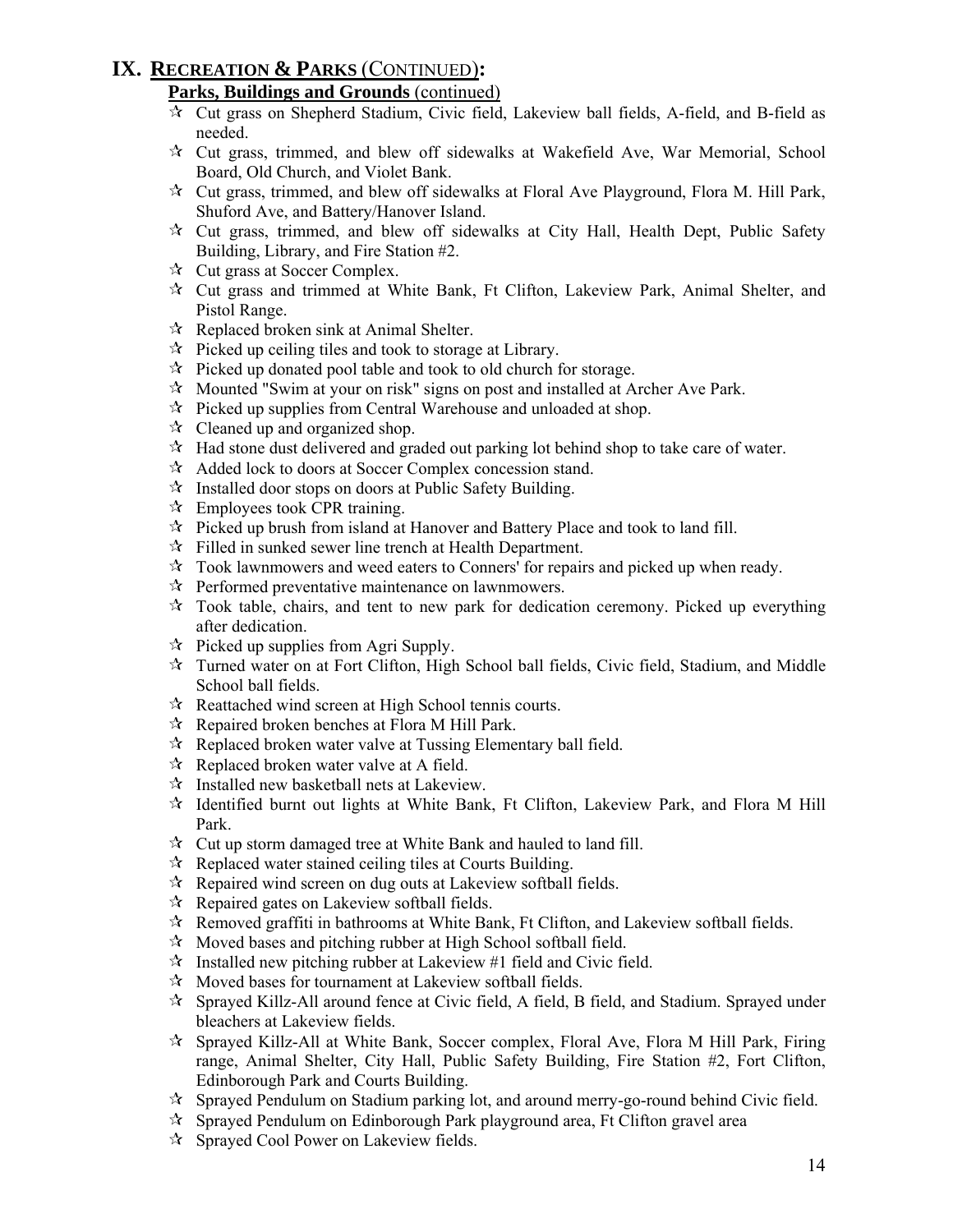# **X. OFFICE ON YOUTH & HUMAN SERVICES:**

# ¾ **Youth Advisory Council Activities**

- 19 YAC members attended monthly meeting
- 1 YAC member helped with U-11 Soccer Team

# ¾ **Driver Bags**

• 9 Youth received VaABC, VASAP, MADD, State Police information when they received their driver's license

# ¾ **Parenting**

• 4 families completed course

# ¾ **Community Service**

• 21 youth completed 151 hours of Service Learning

# ¾ **Shoplifting Diversion**

• 56 youth and a parent attended the Shoplifting Diversion Program

# ¾ **Substance Abuse Education**

• 14 youth began Substance Abuse Education

# ¾ **Kids' After-School Program**

- KAP Family Dinner held with 7 family members and 4 mentors in attendance
- Parents were offered parenting workshop on "*How to talk to your child about sex*"
- 13 youth served in the KAP Program during May

# ¾ **Life Skill/Anger Management**

• 4 youth completed Anger Management

# **XI. FLEET MAINTENANCE:**

|      | # of Workorders | <b>Total</b> | <b>Sublet</b> | <b>Sublet Total</b> |
|------|-----------------|--------------|---------------|---------------------|
| 2009 |                 | \$16,058.39  |               | \$632.18            |
| 2008 | 83              | \$12,359.64  |               | \$1,398.09          |

# **XII. PUBLIC WORKS & ENGINEERING** (CONTINUED)**:**

### *Horticulture*

Weeded, weedeated, cut grass and mulched the following locations:

- Archer Avenue, War Memorial, Boulevard, Lynchburg Avenue, Library, Temple Avenue at I-95, Fort Clifton, Legacy Garden, Hamilton Avenue, Flora Hill Park, Ashby Avenue, White Bank Park, 501 Lake Avenue, Laurel Parkway, Pickwick Avenue, School Board, Temple Avenue and Violet Bank Museum.
- Trimmed Crepe Myrtles at Library, Temple and Archer Avenues.
- Continued watering all sites each day.
- Activated Irrigation System at the Library.
- Pruned trees and trimmed shrubs at Hamilton Avenue and Boulevard.
- Planted Rose Bushes, a Crepe Myrtle and various plants at Temple Avenue and I-95.
- Planted various plants at site on Ashby Avenue.
- Pruned Rose Bushes at Temple Avenue and I-95.
- Trimmed tree and shrubs at corner of Windmere Drive and Princeton Road.
- Planted pampas grass across from Courthouse on Temple Avenue.
- Removed a Magnolia tree from Courthouse and replanted at Library.
- Cleaned and cut Juniper bed at Temple Avenue and I-95.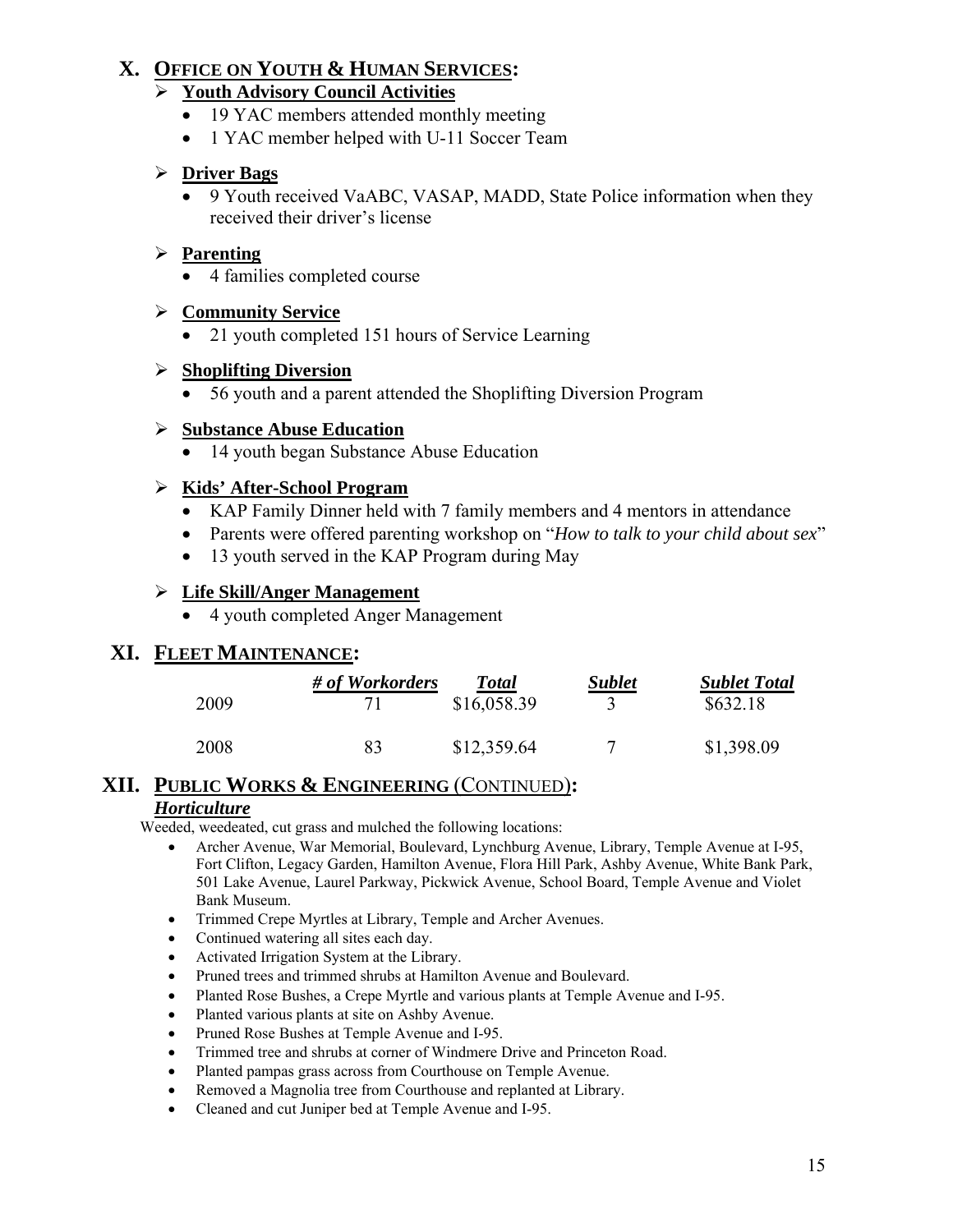# **XII. PUBLIC WORKS & ENGINEERING** (CONTINUED)**:** *Vegetation*

*Cut and trimmed grass at the following locations:* 

- Boulevard Chesterfield Avenue
	- Field behind Vo-Tech Yacht Basin Drive
	- White Bank road Moose Lane
	- Hope Ridge Court Conduit Road
	-
	-
	- Snead Avenue at Ridge Road North Temple Avenue
	-
	-
	- Bluffs Court, Drive and Terrance Ellerslie Avenue
	-
	-
	-
	-
- 
- 
- Charles Dimmock Parkway Recycling Center
- 
- 
- 2200 Franklin Avenue 216 Lee Avenue
- 

#### *Sprayed for weeds and high grass at the following locations:*

- Guardrails on Charles Dimmock Parkway
- 
- Alley behind 216 Lee Avenue White Bank Road
- Cedarwood Avenue Dead End

#### *Trimmed limbs and/or bushes at the following locations:*

- Brame at Franklin Avenues Chesterfield Avenue
- Alley behind 130 Lynchburg Avenue 205 and 210 North Valley Road
- Princeton Road at Windmere Drive •

#### *Picked up litter at the following locations:*

- 
- 
- 
- Westover Avenue Roslyn Road
- Charles Dimmock Parkway East Westover Avenue
- 
- 
- 
- 
- Gills Drive River oaks Drive
- Edinborough Drive Hamilton at Prince Albert Avenues
	-
- Temple Avenue Marvin Avenue
- Meridian Avenue Dunlop Farms Boulevard
	-
- Sherwood Drive Springdale Avenue
- Woodlawn Avenue Lakeview Avenue
- Archer Avenue Bruce Avenue
- Ridge Road Snead Avenue
- Kent Avenue Branders Bridge Road
- Westover Avenue Roslyn Road
	-
- Sadler Avenue Washington Avenue
- Roslyn Avenue East Westover Avenue
	-
- Old Town Drive Helen Avenue
	- - Guardrails and Islands on Temple Avenue
- Tower at Animal Shelter Guardrails and Islands on Conduit Road
	-
	- -
		-
- Boulevard Ridge Road
	- Snead Avenue North Temple Avenue
	- Conduit Road Temple Avenue
		-
		-
	- Recycling Center East Ellerslie Avenue

#### *Other*

- Responded to miscellaneous request concerning dead trees/limbs, dead animals, curb and gutters, sidewalks and drainage issues.
- Cleaned Recycling Center pushed brush, empty used oil and paints and loaded metal dumpster.
- Continued preparing the new location for the Recycling Center at the Utilities Division.
- Graded shoulder and placed 21a stone for parking and swept Brockwell Lane for Fort Clifton Festival.
- Replaced 26' straight and 14' curved sections of guardrail on Charles Dimmock Parkway.
- Removed surplus items from Treasure's Office per Purchasing Department request.
- Removed 9 dump trucks loads of construction debris from Public Works Complex.
- Removed a Holly tree at Bristol and Hamilton Avenues blocking traffic view.
- Removed two large limbs that fallen in street on Pinehurst Avenue.
- A candidate for the Street Technician position has been chosen, waiting for the outcome of the physical/background results.
- Donald Cook's Retirement as of June 1<sup>st</sup> and Public Works Week was celebrated on May 22, 2009.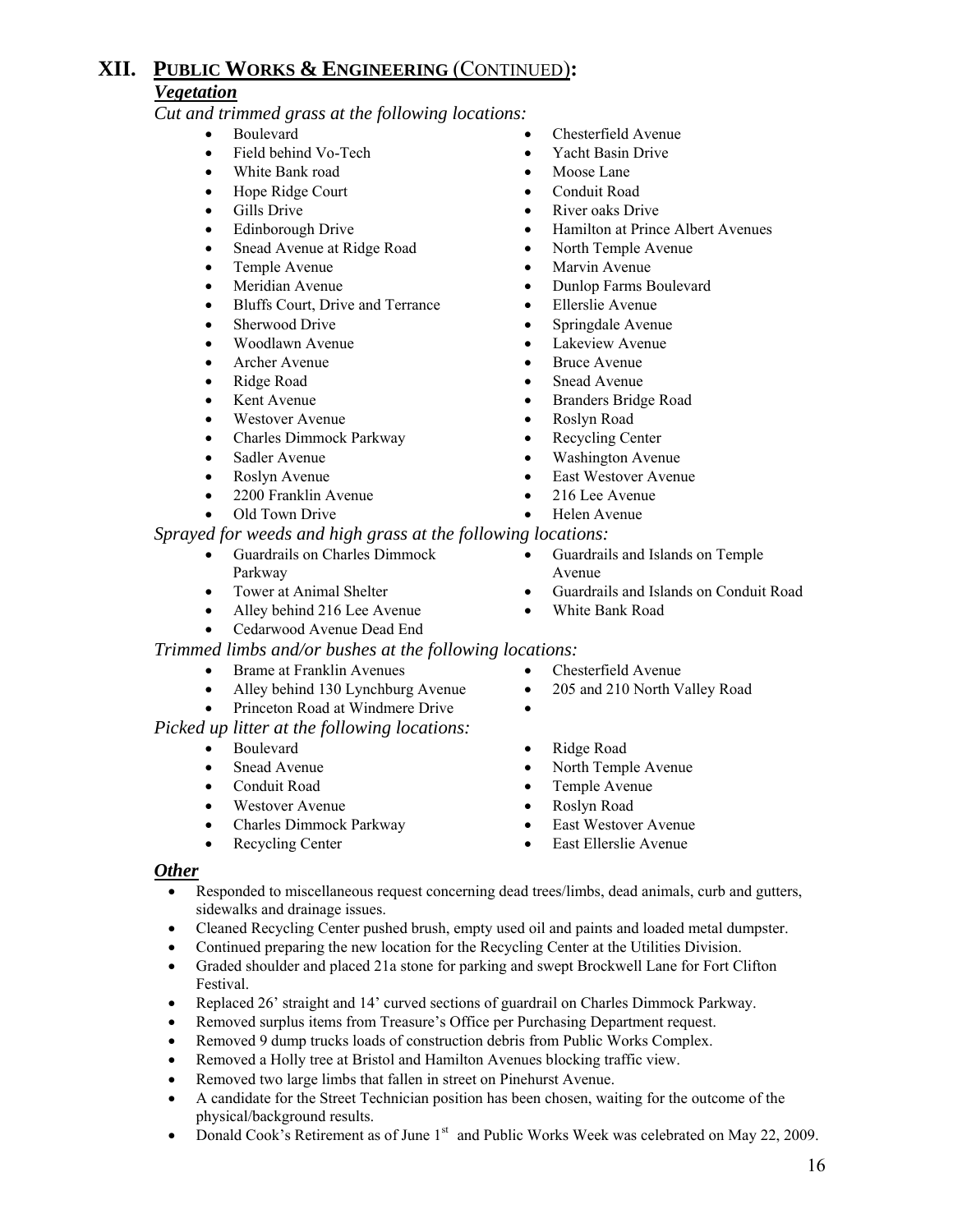#### *Stormwater and Drainage*

*Street Sweeper removed 86 cubic yards of debris from the following locations:* 

- Charles Avenue Compton Road
- 
- 
- 
- 
- 
- 
- 
- 
- 
- 
- 
- 
- Jamestown at Williamsburg Roads Angus Lane
- 
- Keswick Road Old Town Drive
	- Fairlie Road Longhorn Drive
- Jersey Court Angus Lane
	- Greenmeadow Drive and Court Honey Creek Court and Drive
	- **Bluff Terrance, Court and Drive**
- Clairmont court Pecan tree Terrance
	- Dunlop farms Boulevard Shade Tree Drive and Court
	- Bent Oaks Drive Charles Avenue
- Dover Lane Pin Oak Court
- Greenleaf Lane White Oak Court
	- Oak Court Conjurers at Stratford Drives
	- Stratford Drive Briarcliffe Drive
		-

*Repaired catch basin, inlet top and drainage pipe at the following locations:* 

- Dunston Point Parkway 219 Kennon Point Drive
	- 101 and 104 Lafayette Avenue 2105 Snead Avenue
- 2600 Bent Oaks Drive Meridian at Charlotte Avenues

*Concrete Gutter Pan, Sidewalk and Curb and Gutter restoration at the following locations:* 

- Charlotte Avenue 3' gutter pan 5016 Conduit Road 8' Sidewalk
- 919 Williamsburg Road 30' C&G
- 

*Removed debris from right-a-ways, gutters, drainage ditches, drainage pipes and grates at the following locations:* 

- 3614 and 3616 Hemlock Avenue 219 Kennon Point Drive
- 219 Orange Avenue Temple Avenue
- 
- Lenoir Avenue
- 
- 
- 1216 Covington Road 2209 to 2211 Franklin Avenue

# *Solid Waste*

*Recycling*

- 466 citizens used the Recycling Center to dispose of Category 1 Materials, brush, metal products and other recyclable materials.
- Collected \$90.00 for CFC (Freon) removal.
- Removed 40 cubic yards of metal for recycling.

#### *Transportation*

#### *Streets*

*Placed Asphalt in potholes, water and sewer utilities cuts, low areas, and shoulders at the following locations:* 

- E Avenue at Boulevard Temple Avenue at I-95
- Fairfax Avenue at Poplar Street 100 block Roanoke Avenue
- 800 block Forest View Drive Holly at Ellerslie Avenues
- 
- 
- Greenwood at Elmwood Avenues Lakeview Park Road
- 
- 
- 
- 
- 
- 
- Potts Lane Dupuy at Bradsher Avenues
- 115 Cambridge Place Davis at Woodlawn Avenues
	-
- 2200 Franklin Avenue 2106 Wakefield Avenue
- West Avenue 305 Drake Avenue
- 620 Fairlie Road 172 Piedmont Avenue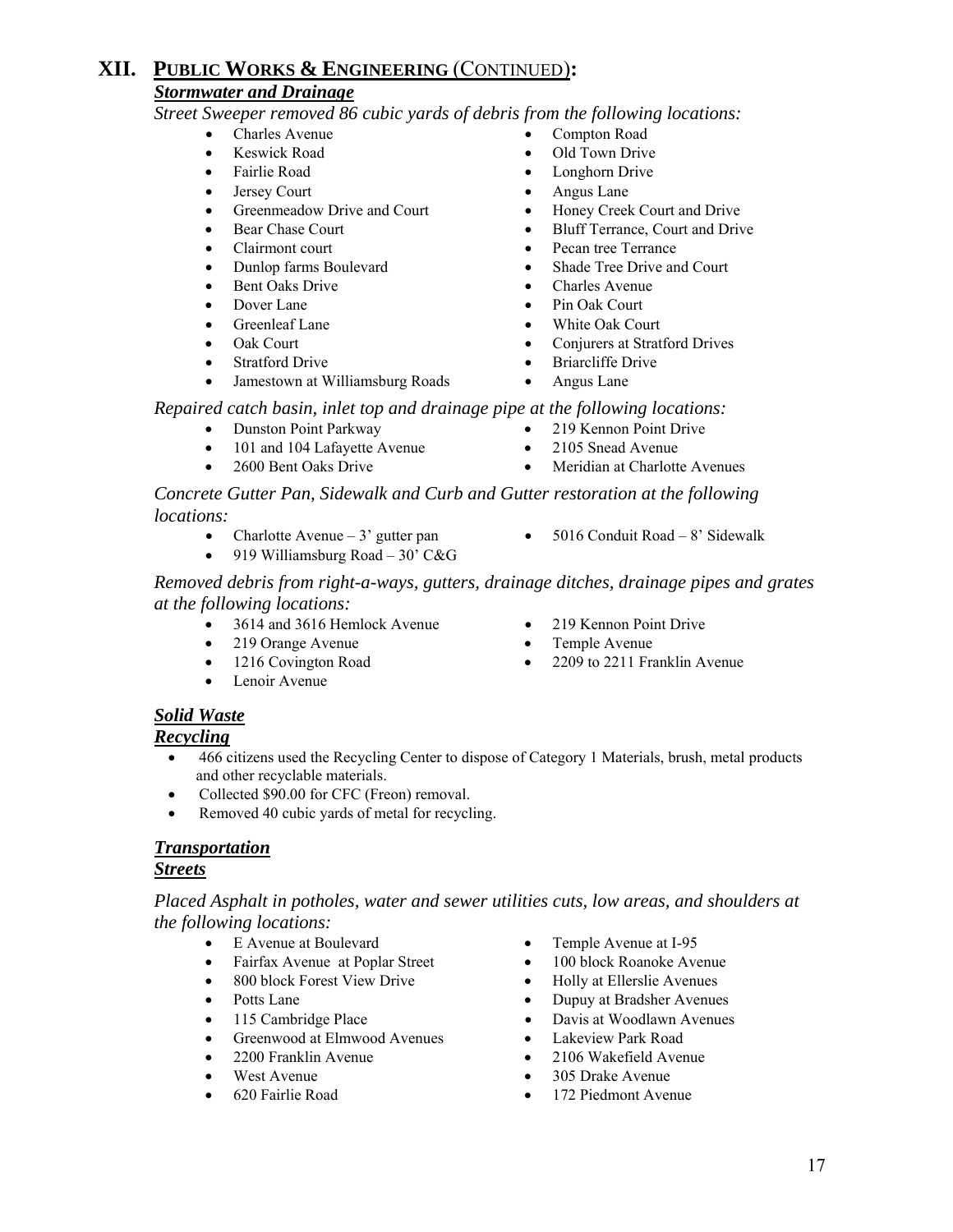*Placed topsoil around new curb and gutter at the following locations:* 

- 
- Dunston Point Parkway 219 Kennon Point Drive
- 101 and 104 Lafayette Avenue 2105 Snead Avenue
- 
- 5016 Conduit Road 919 Williamsburg Road
	-
	-
	- 2600 Bent Oaks Drive Meridian at Charlotte Avenues

### *Traffic Operations*

- Signals
	- o Did preventative maintenance on four (4) traffic cabinets
	- o Replaced three (3) LED traffic lights
	- o Replaced five (5) pedestrian crossing lights.
	- o Repaired traffic cabinet @Sherwood and Boulevard after a hit and run accident
	- o Repaired three (3) backplates on lights @James and Boulevard
- Signs and Markings
	- o Made and put up Six (6) new stop signs.
	- o Made and put up 20 new high intensity street name signs
	- o Made six (6) miscellaneous signs
- Street Lighting
	- o Installed three (3)ornamental street light bulbs
	- o McCray Electric installed two (2) new ornamental streetlights, bases and cabinet pad at Ariya building
- Traffic Control
	- o Responded to three (3) after- hours call backs for traffic lights
- Miscellaneous
	- o Carried barrels, cones, and barricades to and from Fort Clifton for the festival.
	- o Performed an amperage test on four (4) non-metered intersections to give to Dominion Virginia Power.
	- o Met with Dale Pasley to install Opti-com @ W. Roslyn and Conduit.

### *Utilities*

#### *Wastewater*

*Responded to sewer backups at the following locations:*

- Animal Shelter 905 Blvd.
- 1008 Blvd. 210 Cambridge Rd.
- 521 Chestnut Ave. 305 Clover Hill Ave.
- 714 Compton Rd. 201 Danville Ave.
- 508 James Ave. 212 Nottingham Dr.
- 406 Orange Ave. 609 Pinehurst Ave.
- *Install/repair sewer clean out or lateral at the following locations:* 
	- $3622$  Ashby Ave.  $3626$  Ashby Ave.
	-
	-
	- 212 Nottingham Dr.

*Camera sewer main/lateral at the following location:*

- *Flushed sewer main line at the following locations:* 
	-
	-
	- 505 Springdale Ave. 111 Yew Ave.
	- •
- 
- 
- 
- 
- 
- 
- 507 Chestnut Ave. 305 Clover Hill Ave.
- 714 Compton Rd. 215 Jefferson Ave.
- 305 Clover Hill Ave. 3713 Perthshire Ln.
- 3436 Blvd. 135 Danville Ave.
	- 1534 Mount Pleasant Dr. Roslyn Ave. @ Riverview Ave.
		-
- 
-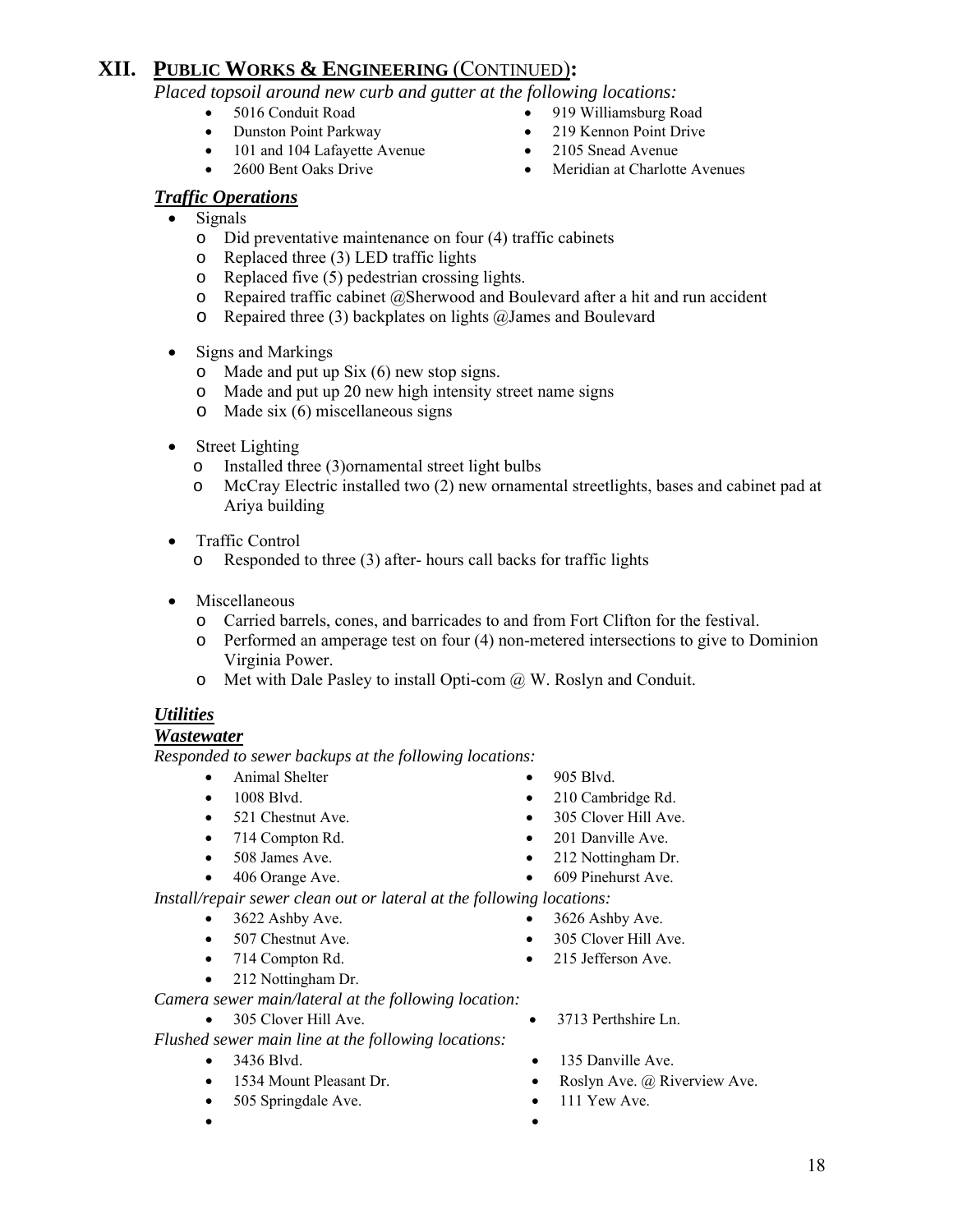*Repaired sewer manholes, tops and inverts at the following locations:* 

- 100 Highland Ave. 215 Jefferson Ave.
- 100 Laurel Parkway

*Checked the following manholes "trouble spot" locations:* 

- Battery Place @ Plumtree Ave. Blvd. behind Pino's
- 3209 Bermuda Ave. 617 Blvd.
- 102 Boykins Ave. 231 Breezy Hill Dr.
- 410 Cameron Ave. Charles Ave. @ Atlantic Ave.
- Colonial Ave. @ Lafayette Ave. Dale Ave.
- 
- Greenleaf @ Fairlie Rd. Highland Ave.
- Jackson Ave. @ Blvd. 204 Jefferson Ave.
- Jefferson Ave. @ Royal Oak Ave. Lafayette Ave. @ Blvd.
- 
- 
- 
- 
- 220/306 Orange Ave. Pickwick Alley
- Parking lot of Pleasure Island 83 Sherwood Dr.
- 
- Eastman Ave. 921 @ 1020 Forestview Dr.
	-
	-
	-
- Lakeside Dr. Lakeside Dr. @ Lakeside Dr. @ Lakeview Ave.
	- 1017 Lakewood Dr. 100 Laurel Parkway
- 118 Lee Ave. 212 Maple Ave.
- Newcastle Dr. 209 Nottingham Dr.
	-
	-
- Shuford Ave. Stuart Ave. @ Washington Ave.

 *Responded to miscellaneous sewer calls at the following locations:* 

- 
- 224 Danville Ave. 316 Lynchburg Ave.

*Repaired sewer drains at the following location:* 

• 500 Conduit Rd.

 *Repaired utility cuts at the following locations:* 

- Drake Ave.  **Fairlie Rd.** @ Wakefield Ave.
- Fort Clifton Park West Roslyn Rd.
- Valero Gas Station (rear)
- *Distributed rat bait in manhole at the following location:*
	- 151 Chesterfield Ave.

*Responded to citizen complaint for sewer bugs at the following location:* 

• 1534 Mount Pleasant Dr.

*Repaired cave in at the following location:* 

• 300 Blk. Bradsher Ave.

*Responded to alarms at the following location:* 

• 2701 Conduit Rd.

*Computer installation for MPS pumps was completed by InstruLogic.* 

*Miss Utility locating required 156 man-hours for the month of May 2009.* 

### *Water*

*Replaced water meters at the following locations:* 

- 130 Briarcliffe Ct. 4517 Courtland Dr.
- 1105 Covington Rd. 213 Jefferson Ave.
- 106 Kennon Point Ct. 200 Lakeview Ave.
- 
- 123 W. Ellerslie Ave.
- *Set meter for new construction at the following locations:* 
	-
	- 3507 Blvd. 157 Roanoke Ave.
	- 735 Southpark Blvd.

*Repaired main line water break at the following location:* 

• 1208 Riveroaks Dr.

- 
- 
- 
- 201 Ridge Rd. 1255 Riveroaks Dr.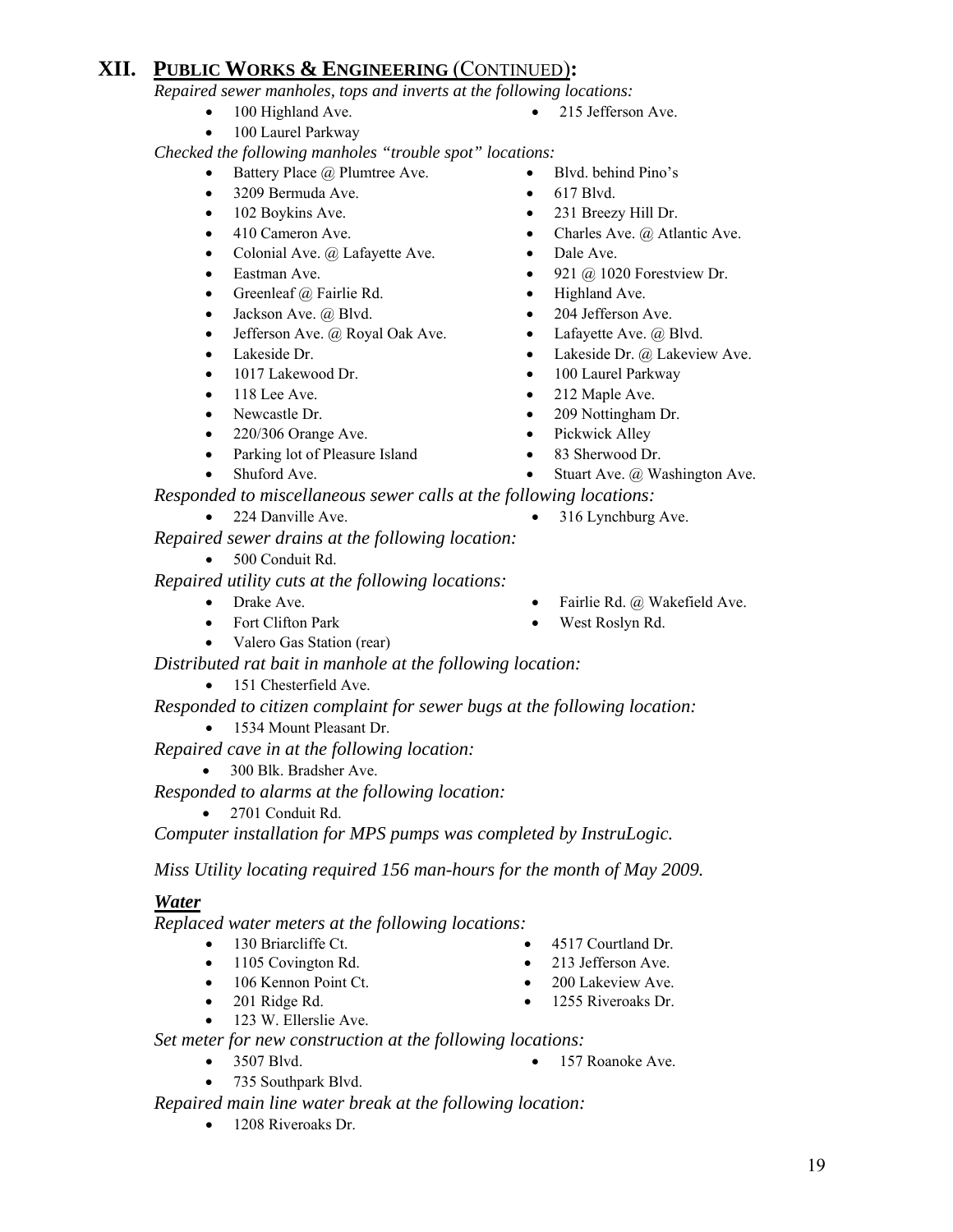*Responded to meter leak complaint at the following location:* 

• 621 Charles Ave.

 *Repaired or raised meter box at the following locations:* 

- 3105 Atlantic Ave. 230 Biltmore Dr.
- 120 Carroll Ave. 902 Colonial Ave.
- 1202 Covington Rd. 306 Eastman Ave.
- 513 Huntington Rd. 220 Kennon Point Dr.
- 321 Kennon Point Dr. 136 Lakeside Dr.
- 305 N. Temple Ave. 201 Ridge Rd.
- 110 Swift Creek Ln. 723 Waterfront Dr.
- 
- 
- 
- 
- 
- 

*Installed or replaced meter setter at the following locations:*

• 306 Eastman Ave.

*Backflow/Cross Connection Survey at the following locations:* 

- $215$  Blvd.  $\bullet$  604 Blvd.
- 617 Blvd. 629 Blvd.
- 
- 
- 
- 3701-1E Blvd. Brockwell Ln.
- 
- 
- 
- 250 E. Ellerslie Ave. 403 E. Roslyn Rd.
- 501 E. Roslyn Rd. 100 Highland Ave.
- 
- 101-269 Kennon Point Dr. 100-224 Kennon Point Ct.
- 275-321 Kennon Point Dr. 620 Lafayette Ave.
- 
- 
- 
- 
- 400 C Southpark Blvd. 600 Southpark Blvd.
- 721 Southpark Blvd. 800 Southpark Blvd.
- 
- 2001 Southpark Circle 401 Temple Ave.
- 1000 Yacht Basin Dr.
- 
- 
- 1210 Blvd. 3107 Blvd.
- 3115 Blvd. 3220 Blvd.
- 3240 Blvd. 3660 Blvd.
	-
- 236 Comstock Dr. 2501 Conduit Rd.
- 3451 A Conduit Rd. 1225 Duke of Gloucester St.
	- 215 Dunlop Farms Blvd. 11 Dunlop Shopping Center
		-
		-
	- 201 James Ave. 439 Jennick Dr.
		-
		-
	- for 501 Lake Ave. 901 Meridian Ave.
	- 501 Old Town Dr. 840 A Roslyn Rd.
- 930 South Ave. 2001 Southgate Circle
	- Southgate Square 42 Southgate Square
		-
		-
	- 230 Southpark Circle 1823 Southpark Circle
		-

*Responded to water complaints (i.e. smell, discoloration, pressure) at the following locations:* 

- 316 N. Temple Ave. 1226 Riveroaks Dr.
- 536 Southpark Blvd. 570 Southpark Blvd.
- 107 Temple Lake Dr.

*Performed yard maintenance at the following locations:* 

- Archer Ave. Park/Right of Way Archer Ave. Right of Way
- 
- 
- 
- 
- 
- 

*Pulled meter for utility billing at the following location:* 

• 735 Southpark Blvd.

- 
- 
- 
- C&B PS/Right of Way Chesterfield Metering Pit/Right of Way
- Conduit Rd. Conjurers Neck PS
- Dimmock PS Dunlop Farms Pump Station
	- Hillcrest Pump Station MPS/Right of Way
	- Right of way behind Sonic Drive In Sherwood Hills Water Tower/Right of Way
	- Southpark Water Tower Wakefield Sewer Right of Way